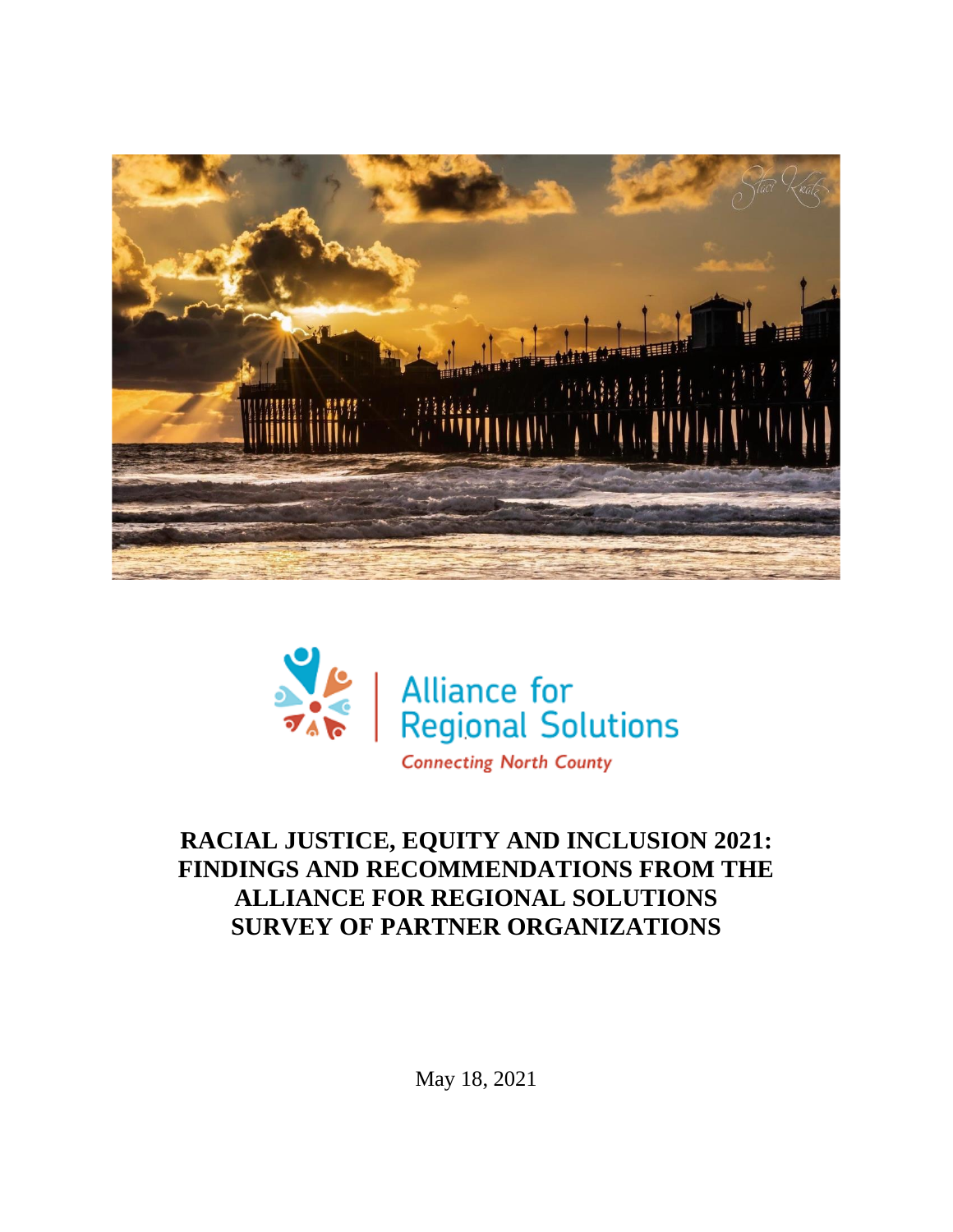

## **OVERVIEW**

To further support the Alliance for Regional Solutions (ARS)'s strategic efforts and intentional commitment to continue providing value-added services and educational opportunities for its partner organizations, while also actively promoting inclusionary systems change that ensures our marginalized communities have equitable access to educational, economic and life opportunities in our region, the ARS created a Racial Justice Committee (RJC). The ARS Racial Justice Committee was formed to assure the ARS and its partner agencies intentionally address systemic racism and equity through education, advocacy and social action.

Throughout February 2021, the members of the Alliance for Regional Solutions Racial Justice Committee developed a *Racial Justice, Equity and Inclusion Survey* (*RJEIS*) to identify opportunities for increasing Racial Justice, Equity and Inclusion (RJEI) awareness and improving organizational RJEI policies and practices in North San Diego County. The Alliance for Regional Solutions *RJEIS* was adapted from a Living Cities model.

In the survey, the phrase "Black, Indigenous and People of Color" and the corresponding "BIPOC" acronym were used to describe Black, Latinx, Indigenous, Asian, Hawai'ian and Pacific Islander, North African, Southwest Asian/Middle Eastern and other non-white members of our communities. The members of the ARS Racial Justice Committee acknowledge that the use of the phrase Black, Indigenous and People of Color and the BIPOC acronym is imperfect. Neither the phrase nor the acronym adequately encompass and represent the distinct and nuanced experiences of the rich and varied heritages and cultures and individuals within these communities. The members of the RJC believe the problematic concept of whiteness, which categorizes people from a place of white as "normal," is exacerbated by phrases like Black, Indigenous and People of Color and the BIPOC acronym. Despite these grave shortcomings, the phrase and acronym were used to collect data to assist the ARS in establishing organizational racial justice baselines and improving Racial Justice, Equity and Inclusion in the North San Diego County region.

During March 2021, the survey was administered electronically to ARS Partner organization representatives to determine what education and trainings ARS could offer and provide to its partners to improve RJEI in our region.

The survey, consisting of **48** primary prompts and **eight** (8) demographic prompts, was widely disseminated and promoted and it was open for completion electronically during the entire month of March 2021. Ultimately, **315** respondents completed the survey, representing a **9.7** percent response rate.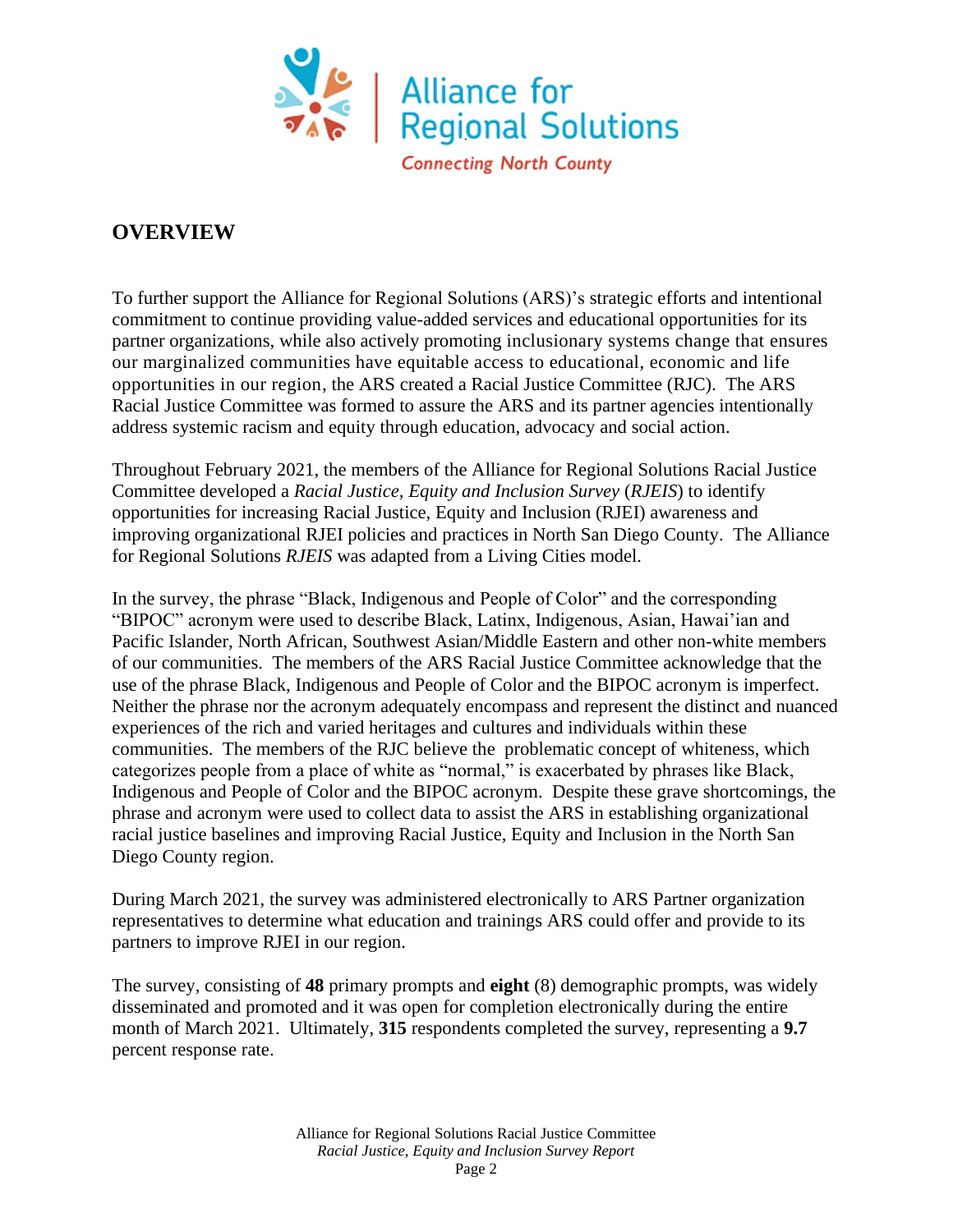

## **SUMMARY FINDINGS AND RECOMMENDATIONS**

Through the quantitative and quantitative data provided, a majority of survey respondents indicated there is a need for ARS partner organizations to provide RJEI professional development opportunities for employees at every level and education for other stakeholders. There is a clear need and a compelling opportunity for the Alliance for Regional Solutions to assist with the provision of annual organization-wide and higher-frequency department-level Racial Justice, Equity and Inclusion education and training, particularly in response to emerging community and national incidents.

Reduced to three primary thematic areas (*Education and Training*, *Model Policies and Tools*, and *Organizational Leadership*), analysis of quantitative data revealed an array of action-worthy survey findings and responsive recommendations, including:

## *Education and Training*

- Over **93 percent** of respondents agreed that it's valuable to examine and discuss the racial disparities among Black, Indigenous and People of Color (BIPOC), and the impact of these disparities on the work in their organization, indicating there's an appetite for organization-wide and higher-frequency department-level Racial Justice, Equity and Inclusion education and training.
- Nearly 25 **percent** of respondents indicated they don't have the tools to address Institutional Racism in their workplace, revealing a need for training in this area.
- Nearly **50 percent** of respondents indicated they would become more active in advancing Racial Justice, Equity and Inclusion if they had more information and knew what to do, revealing a need for education in this area.
- Nearly **26 percent** of respondents have seldom or never set aside their discomfort and fear of saying the wrong thing when talking about race at work, revealing a need for organization-level education and training in this area.
- In response to the open-ended prompt at the end of the survey, a widely expressed need for greater organization-level education and training in the Racial Justice, Equity and Inclusion realm was revealed.

#### *Model Policies and Tools*

• Over **25 percent** of respondents indicated that their organization does not have a Racial Justice, Equity and Inclusion statement in place, revealing a need to create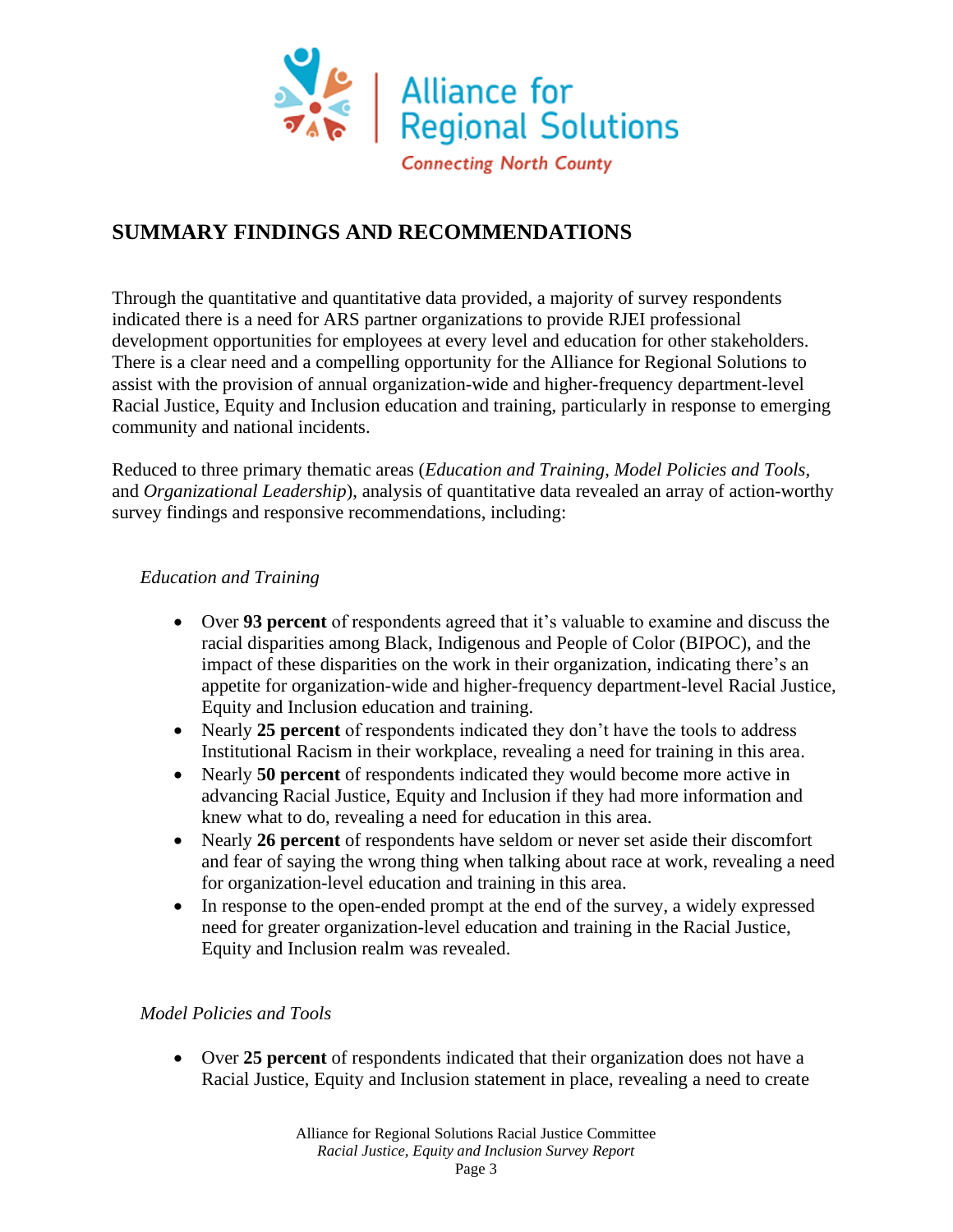

and distribute a model Racial Justice, Equity and Inclusion statement and explain why such a statement is important.

- Nearly **61 percent** of respondents indicated that they haven't used a RJEI assessment tool to guide policy, program and/or budget development decision making in the last year, and an additional over **22 percent** indicated that they don't know if they have done so, revealing a need for education and dissemination of and training in the use of the Alliance for Regional Solutions Racial Justice Assessment Tool.
- Over **24 percent** of respondents indicated that their organization's personnel handbook does not contain a racism section (covering expectations, consequences, counseling, training and dismissal, etc.), nearly **27 percent** of respondents indicated that their organization's personnel handbook does not outline a specific procedure for reporting racism, injustice, etc., in their organization, and nearly **38 percent** of respondents indicated that their organization's personnel handbook does not clearly state the consequences or addresses the action plan parameters for someone who, following published organizational procedure and process, has been determined to be racist and/or who refuses to embrace inclusivity, revealing a need for organizationlevel education and training and dissemination of a model personnel handbook racism and inclusiveness section.
- Nearly **45 percent** of respondents have seldom or never spoken up about the importance of considering diversity and inclusion in their organization's hiring practices, revealing a need for organization-level education and training and dissemination of model diversity and inclusion hiring practice materials.
- Only **36 percent** of respondents have often or sometimes pushed their organization to collect racial demographic data from service population members and staff, while over **64 percent** have seldom or never done so, revealing a need for organizationlevel education and training and dissemination of model racial demographic data collection and use materials.

#### *Organizational Leadership*

- Nearly **20 percent** of respondents indicated that the members of their organization's leadership team do not provide the resources necessary for addressing racial disparities and achieving racial equity, and another nearly **10 percent** indicated they don't know, revealing a need for organization leadership team member education and training in this area.
- Over **21 percent** of respondents indicated that the leaders of their organization and their human relations function have not made a clear commitment to the consequences of racism in their organization, revealing a need for organization leader and human relations function education and training in this area.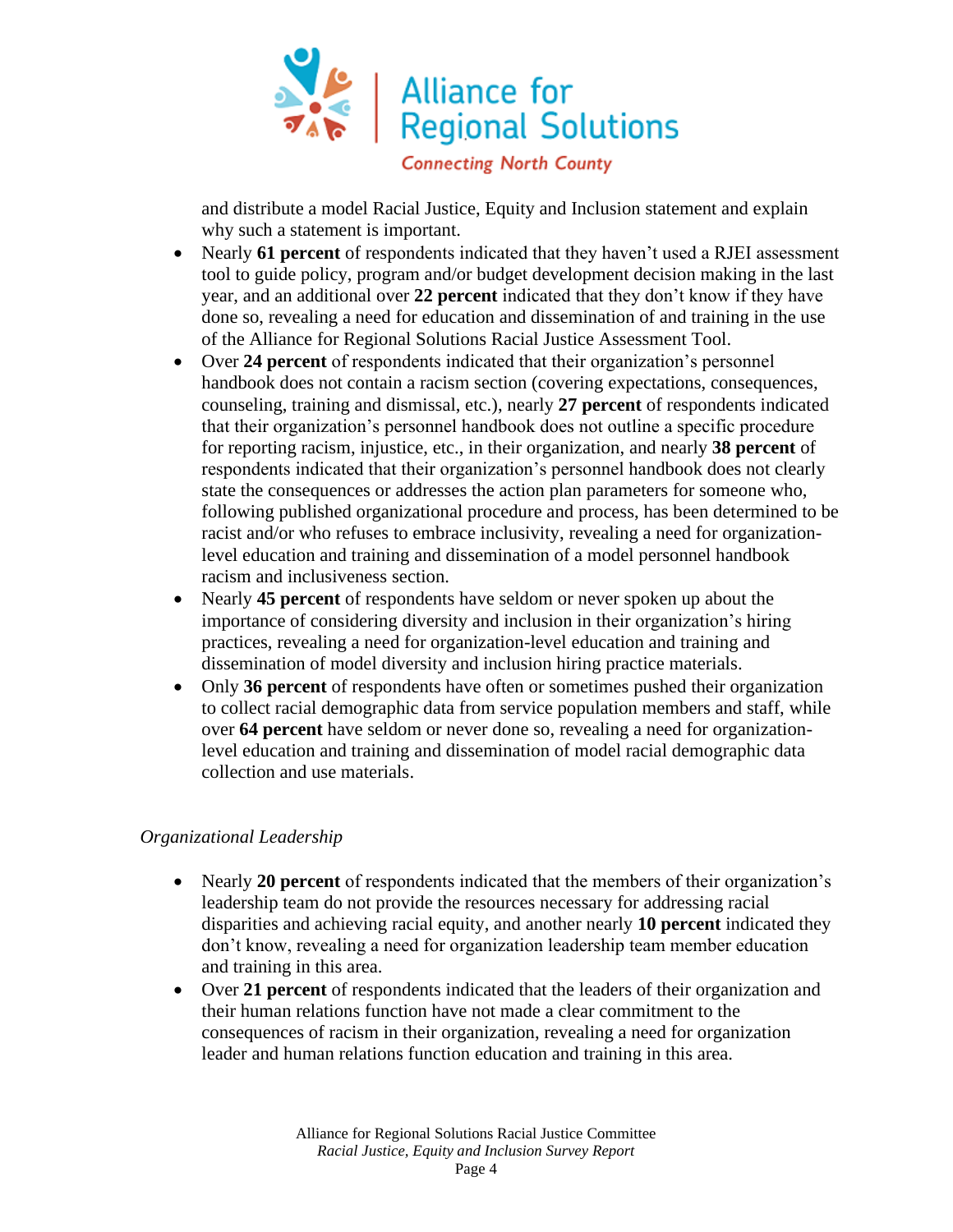

**Connecting North County** 

• Over **8 percent** of respondents indicated that the members of their organizational team or project are not taking concrete actions to increase diversity, equity and inclusion in their team processes and infrastructure and nearly **14 percent** indicated they don't know, revealing a need for organization-level education and training in this area.

In addition to the quantitative data that respondents provided, robust qualitative data were shared. Again, reduced to three primary thematic areas (*Encouraging Open Discussion*, *Providing Higher Frequency Smaller Group Trainings*, and *Recruiting and Promoting Diversity in Leadership*), respondents noted:

#### *Encouraging Open Discussion*

"I have attended panels… While guest speakers were very informative, I did not feel that enough viable action strategies were presented. I also feel that these panels and other workshops from other organizations have been primarily presentational, rather than engaging attendees in higher level discussion. I believe that in order to make true progress in advancing racial equity, diversity, and inclusion, trainings should encourage open discussion between participants and organizational self-reflection. Otherwise, while presentations may be beneficial to understand cultural context or other social factors at play, I think participants are left feeling overwhelmed and unsure of where to start."

#### *Providing Higher Frequency Smaller Group Trainings*

"I think the higher frequency, smaller group workshops would emphasize that this is a critical issue and give people the opportunity to think and reflect more with co-workers about how, specifically, this work can be done within the department or program. And then the benefit of the annual training is that there could be a speaker or other larger opportunity to consider new ideas."

"I think if these trainings also provide ongoing discussions on next steps on how we can ensure we don't practice racism, discrimination, etc., both agency-wide and individually, it would be helpful."

"I think education is important, as well as open, transparent policies that promote inclusion. Volunteering opportunities that reflect the diversity of scheduling availability, transportation, feelings of safety, etc., I think my organization says 'Oh yeah... this stuff is important,' without having tangible paths to prioritizing these developments."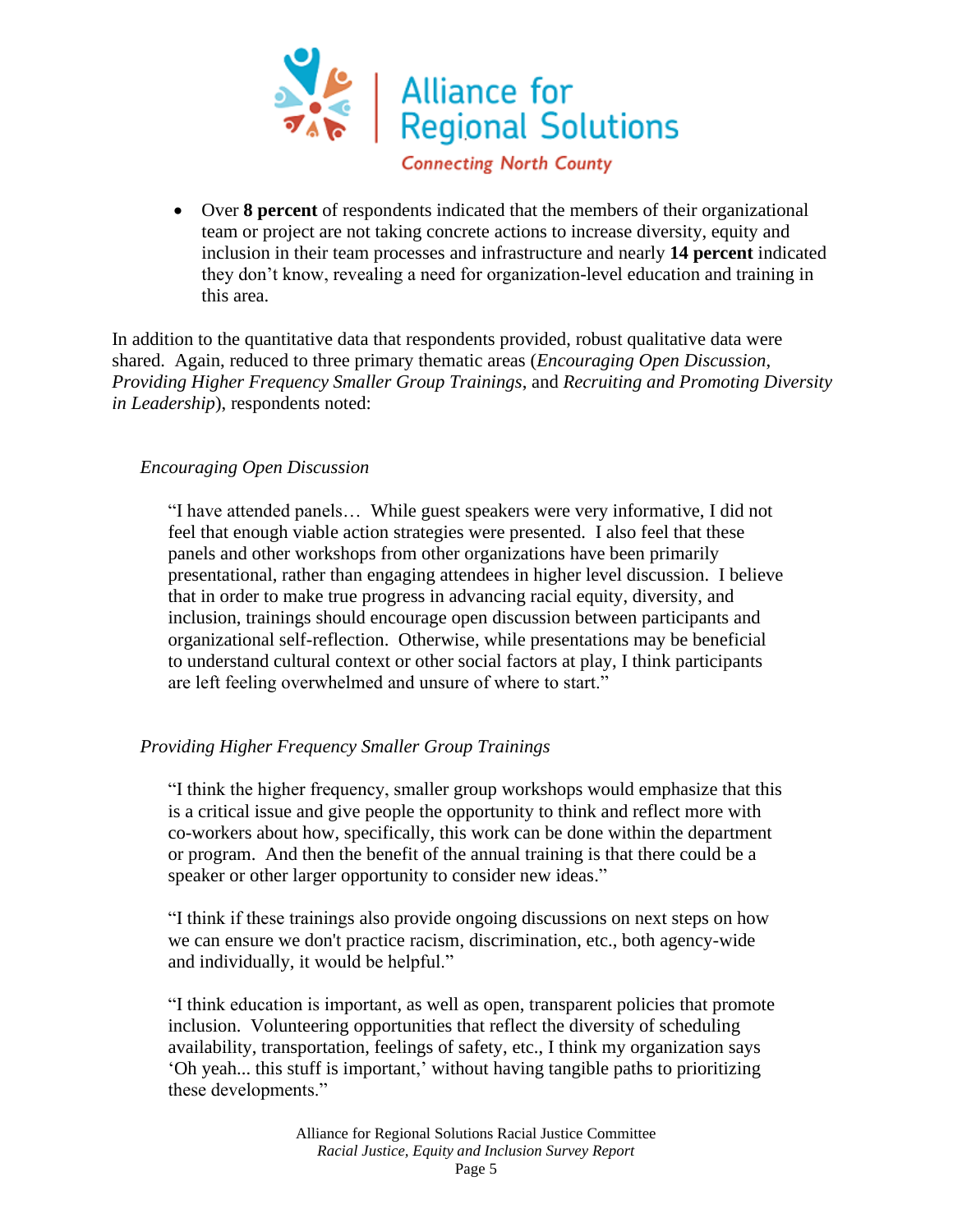

#### *Recruiting and Promoting Diversity in Leadership*

"Something I've noticed about many organizations that advertise the racial diversity in their staff, including nonprofits, is the diversity is mostly in nonmanagerial positions and does not apply to leadership positions."

"While my organization has a strong public stance on Racial Justice, Equity, and Inclusion, I do not feel that there is enough effort to diversify senior and board leadership. I also think that when BIPOC staff members are able to use their voices, they are often white-washed or tokenized."

"Less talk, more action. More direct recruitment for a diverse workforce."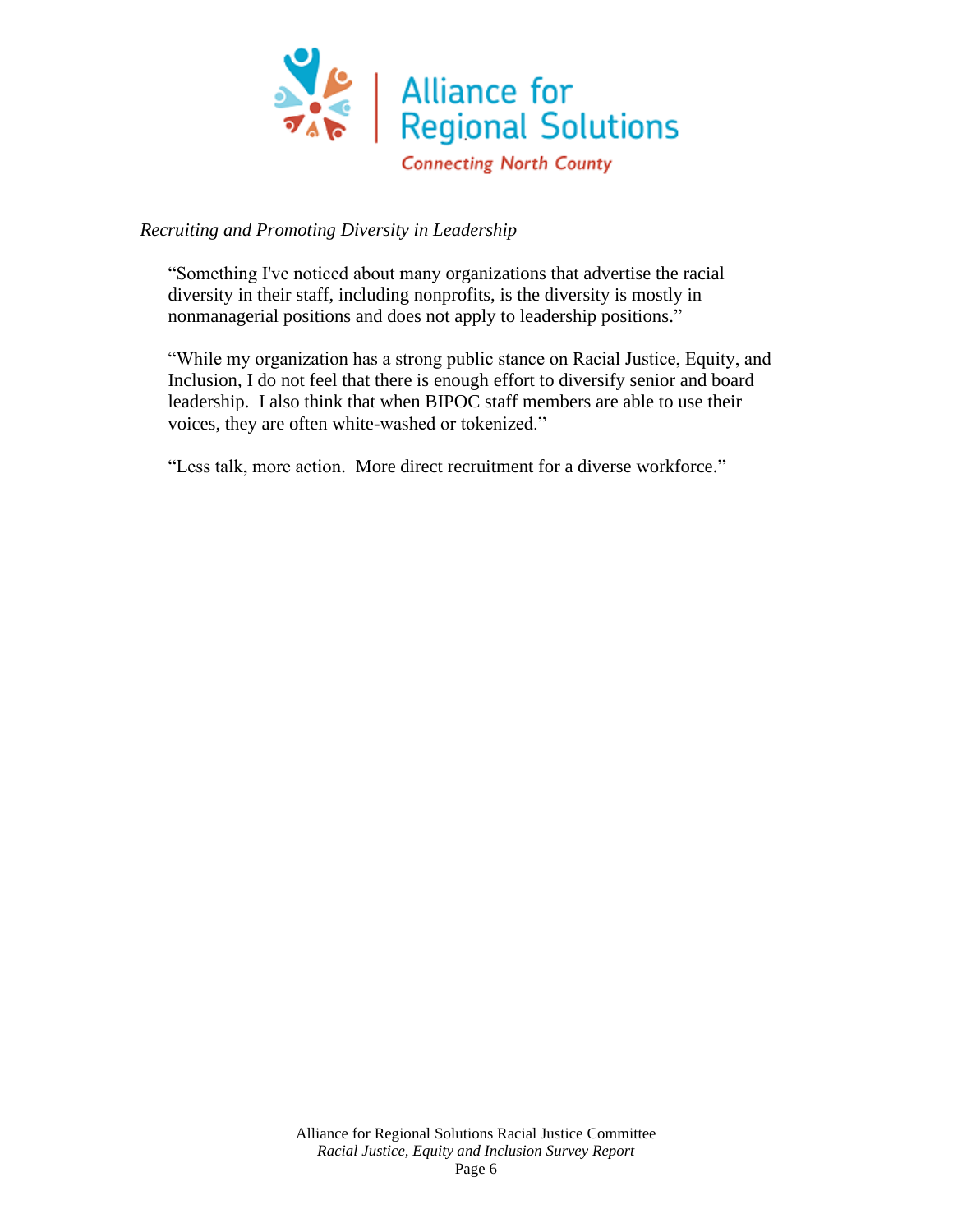

## **SURVEY RESPONDENT DEMOGRAPHIC DATA SUMMARY**

Responses to the eight (8) demographic prompts positioned at the end of the survey revealed the following:

- Over **76 percent** of respondents identified as a woman, while over **18 percent** identified as a man, less than **1 percent** identified as gender non-conforming and nearly **5 percent** preferred not to respond.
- Over **97 percent** of respondents did not identify as Transgender, while nearly **3 percent** preferred not to respond.
- Over **9 percent** of respondents considered themselves to be a member of the Lesbian, Gay, Bisexual and/or Transgender and Queer (LGBTQIA+) community, while over **59 percent** did not, over **29 percent** considered themselves to be a LGBTQIA+ community ally and over **2 percent** preferred not to respond.
- Nearly **44 percent** of respondents have worked at their organization for fewer than three years, while nearly **33 percent** have worked at their organization for between three and 10 years and over **21 percent** have worked at their organization for 10 years or more.
- Nearly **44 percent** of respondents identified Latinx as their heritage group, while nearly **33 percent** identified white as their heritage group. Nine (9) respondents selfdescribed their heritage.
- Over **30 percent** of respondents identified themselves as serving in a support staff capacity within their organization, while nearly **44 percent** identified themselves as serving in a management position (below the Chief Executive Officer—CEO- position), just under **3 percent** identified themselves as CEOs, nearly **6 percent** identified themselves as Board members, over **5 percent** identified themselves as volunteers and nearly **9 percent** preferred not to respond. Twenty-one (21) respondents provided more information concerning the level at which they serve within their organization.
- Nearly **85 percent** of respondents indicated they work all or part-time in San Diego County, while just over **15 percent** indicated they do not.
- All respondents (save two "not applicable" responses) indicated that the bulk of their work is conducted in San Diego County. Nearly **55 percent** (118) of respondents indicated the bulk of their work is conducted in North San Diego County.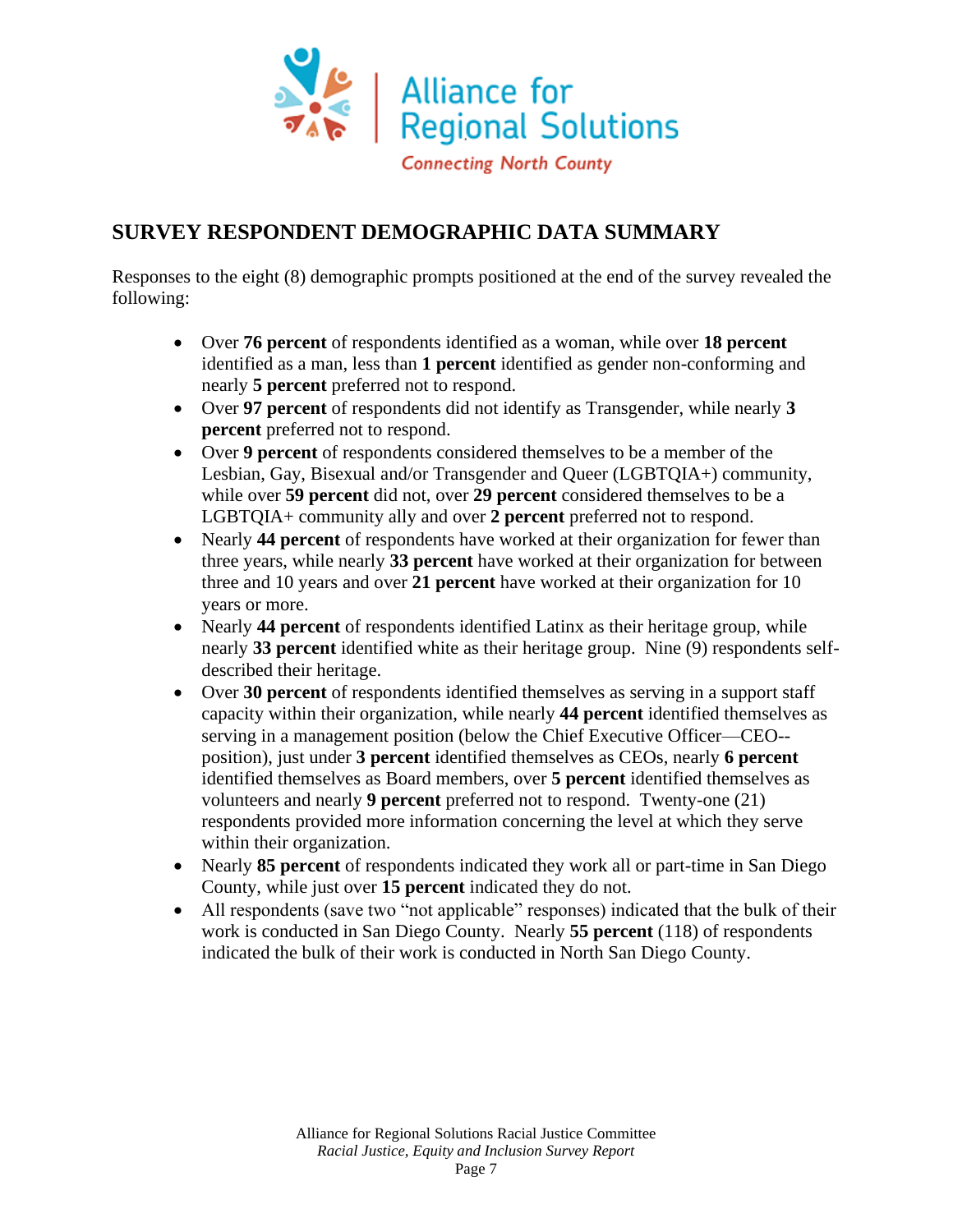

## **PROMPT BY PROMPT ANALYSIS OF SURVEY RESPONSE DATA**

*Highest frequency responses and recommendations for action are displayed in highlighted text.*

#### Prompt 1: **During the last year, how many trainings or workshops focused on Racial Justice or Racial Equity and Inclusion have you attended?**

Responses: **315**

Response Options:

- None:  $64$  (20.32 percent)
- **One or Two: 159 (50.48 percent)**
- Three or More: 92 (29.21 percent)

Analysis:

- **During the last year, nearly** *80 percent* **of respondents attended RJEIS trainings or workshops, but** *20 percent* **did not.**
- **Organizations should be providing RJEI professional development opportunities for their employees and other stakeholders.**

Prompt 2: **In general, I've found the Racial Justice or Racial Equity and Inclusion trainings and workshops in which I've participated in the last year to be useful.**

Responses: **312**

Response Options:

- **Strongly Agree: 139 (44.55 percent)**
- Somewhat Agree: 105 (33.65 percent)
- Somewhat Disagree: 9 (2.88 percent)
- Strongly Disagree: 9 (2.88 percent)
- Don't Know: 50 (16.03 percent)

Analysis:

• **During the last year, nearly** *80 percent* **of respondents agreed that the RJEIS trainings or workshops in which they participated were useful, while nearly** *6 percent* **did not.**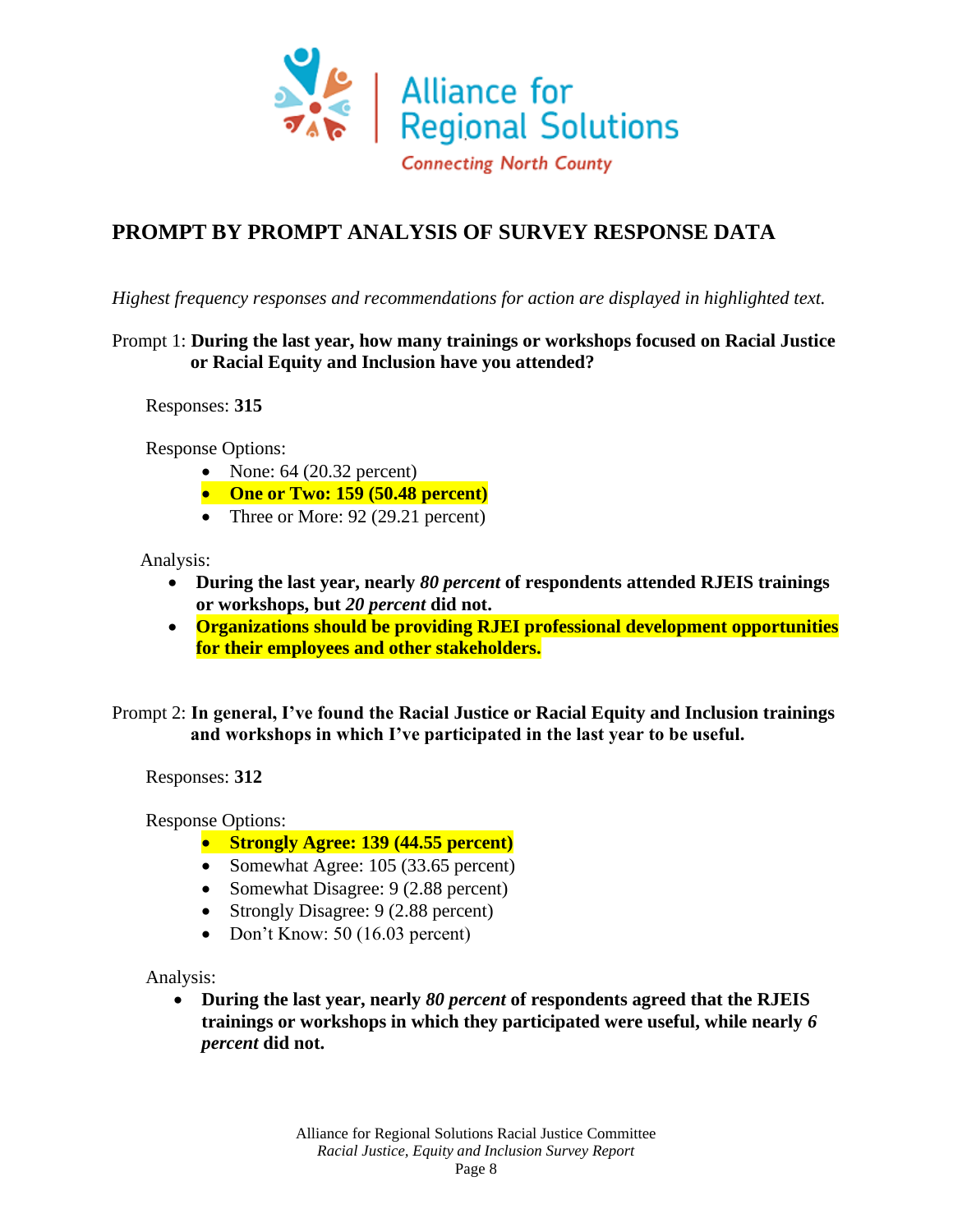

#### Prompt 3: **If you've attended training(s) or workshops within the last year, please share what kind of training(s) or workshops.**

Responses: **231**

Response Options:

• Open-ended.

Analysis:

• **Nearly 9***0 percent* **(207) of the 231 Question 3 respondents identified the trainings in which they had participated. Rich open-ended responses were provided.**

## Prompt 4: **How would you recommend promoting organization-wide Racial Justice or Racial Equity and Inclusion education?**

Responses: **312**

Response Options:

- Provide Annual Organization-wide Racial Justice or Racial Equity and Inclusion Education: 83 (26.60 percent)
- Provide Higher-frequency Departmental Racial Justice or Racial Equity and Inclusion Education: 47 (15.06 percent)
- **Provide Annual Organization-wide and Higher-frequency Departmental Racial Justice or Racial Equity and Inclusion Education, Particularly in Response to Emerging Community and National Incidents: 173 (55.45 percent)**
- I Don't Believe Promotion or Provision of Organization-wide Racial Justice or Racial Equity and Inclusion Education is Necessary: 9 (2.88 percent)

- **Over** *97 percent* **of respondents indicated RJEIS education should be provided by their organizations and over** *55 percent* **advocated for providing annual organization-wide and higher-frequency departmental RJEIS education. Significant (40) comments were provided.**
- **Organization-wide and higher-frequency departmental RJEIS education is a best practice.**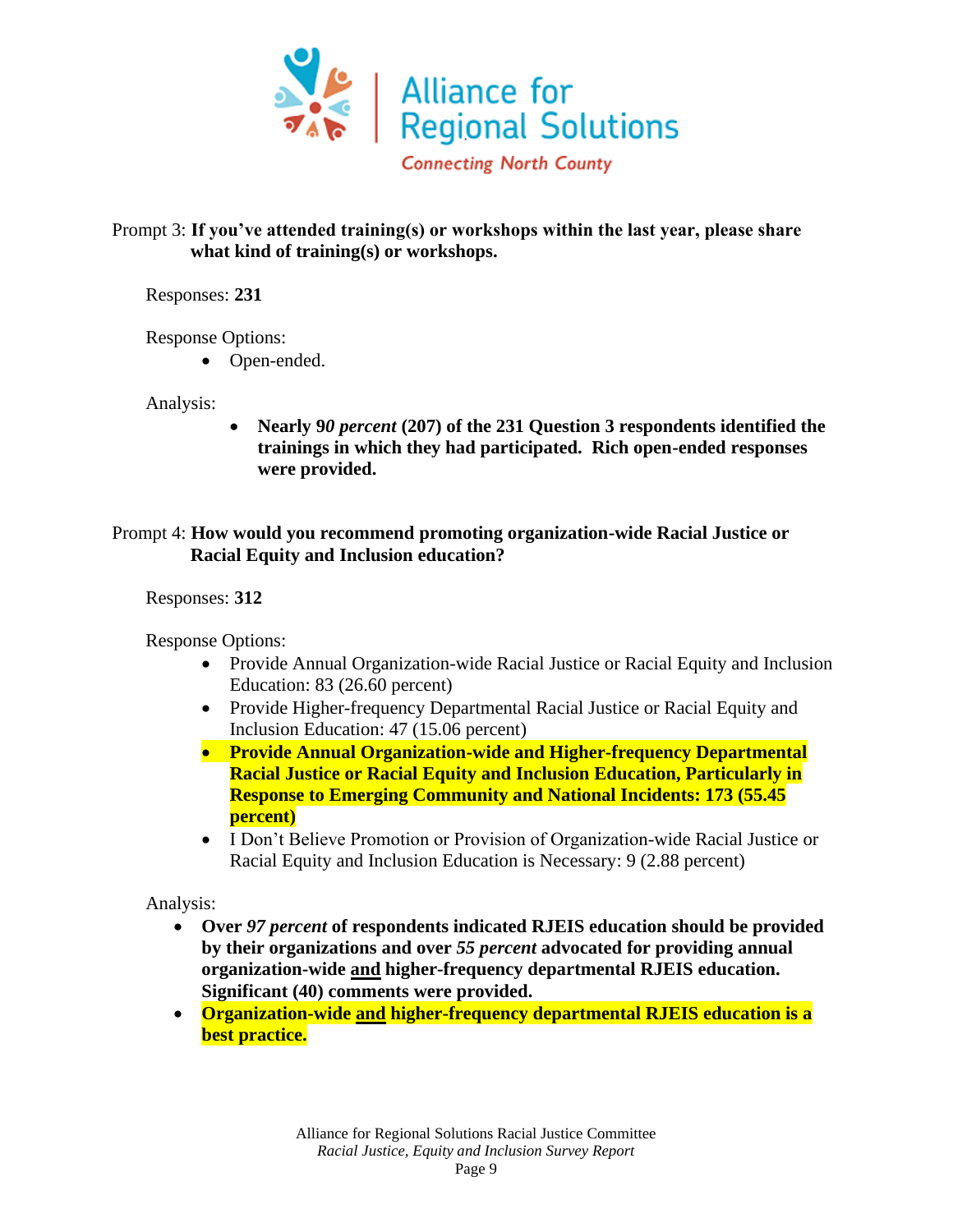

#### Prompt 5: **I think it's valuable to examine and discuss the racial disparities among Black, Indigenous and People of Color (BIPOC), and the impact of these disparities on the work in our organization.**

Responses: **310**

Response Options:

- **Strongly Agree: 251 (80.97 percent)**
- Somewhat Agree: 39 (12.58 percent)
- Somewhat Disagree: 9 (2.88 percent)
- Strongly Disagree: 4 (1.29 percent)
- Don't Know: 7 (2.26 percent)

Analysis:

• **Over** *93 percent* **of respondents agreed that it's valuable to examine and discuss the impact of racial disparities on the work in their organizations, while just over** *4 percent* **disagreed. Significant (25) comments were provided.**

#### Prompt 6: **I have a basic understanding of concepts related to Racial Justice, Equity and Inclusion.**

Responses: **313**

Response Options:

- **Strongly Agree: 171 (54.63 percent)**
- Somewhat Agree: 129 (41.21 percent)
- Somewhat Disagree: 6 (1.92 percent)
- Strongly Disagree: 3 (0.96 percent)
- Don't Know: 4 (1.28 percent)

Analysis:

• **Nearly** *96 percent* **of respondents agreed that they have a basic understanding of RJEIS concepts, while nearly** *3 percent* **disagreed. Significant (40) comments were provided.**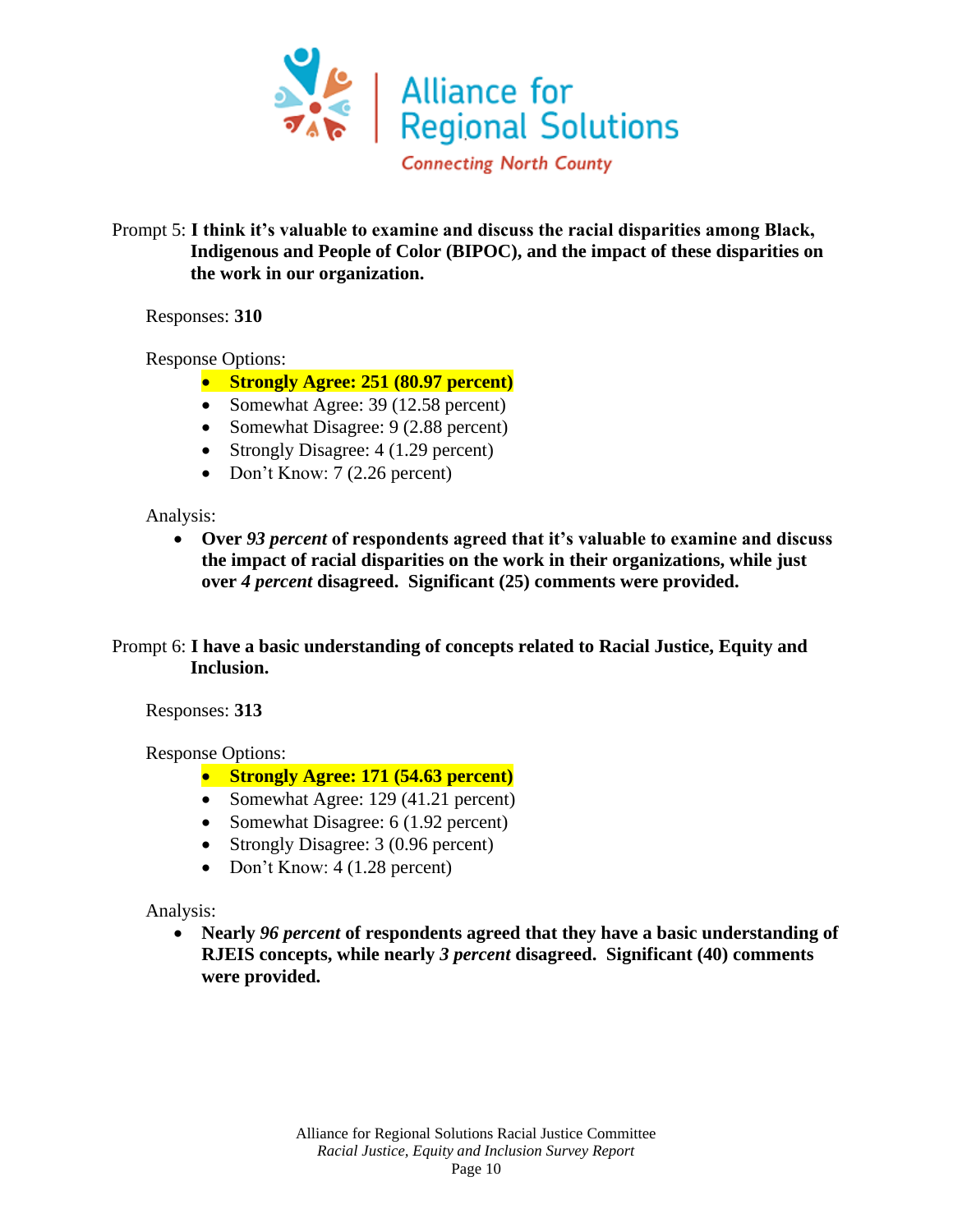

#### Prompt 7: **I know how to identify examples of Institutional Racism (i.e., when organizational programs or policies work better for white people than for Black, Indigenous and People of Color).**

Responses: **288**

Response Options:

- Strongly Agree: 134 (45.53 percent)
- **Somewhat Agree: 140 (48.61 percent)**
- Somewhat Disagree: 5 (1.74 percent)
- Strongly Disagree: 2 (0.69 percent)
- Don't Know: 7 (2.43 percent)

Analysis:

• **Over** *94 percent* **of respondents agreed that they know how to identify Institutional Racism, while over** *2 percent* **disagreed.**

Prompt 8: **I have the tools to address Institutional Racism in my workplace.**

Responses: **289**

Response Options:

- Strongly Agree: 66 (22.84 percent)
- **Somewhat Agree: 130 (44.98 percent)**
- Somewhat Disagree: 54 (18.69 percent)
- Strongly Disagree: 21 (7.27 percent)
- Don't Know: 18 (6.23 percent)

- **Nearly** *68 percent* **of respondents agreed that they have the tools to address Institutional Racism in their workplace, but nearly** *26 percent* **disagreed. Significant (21) comments were provided.**
- **There's a need for training in this area.**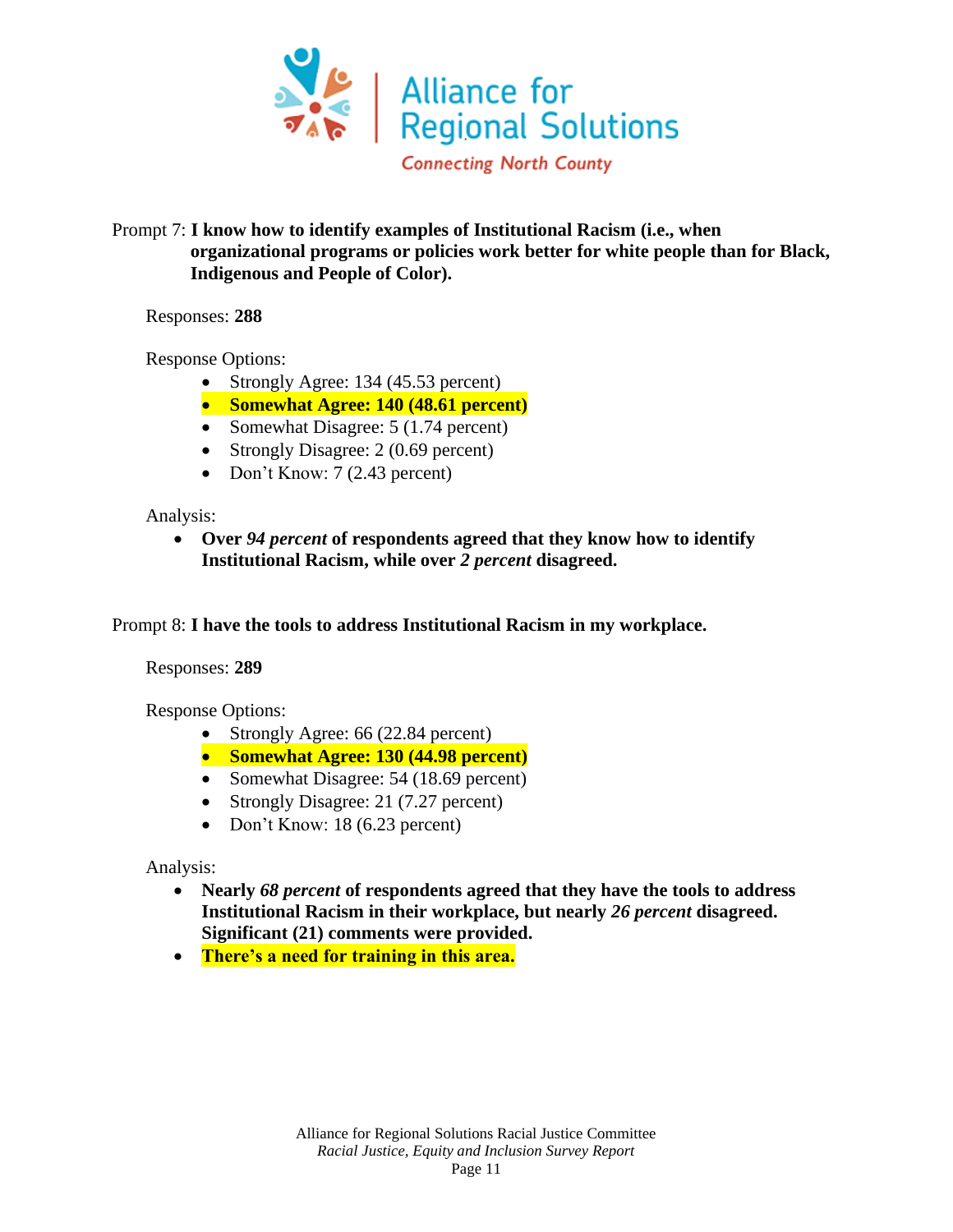

#### Prompt 9: **I know how or to whom I can report any concerns or incidents relating to implicit bias or racism without fear of retaliation?**

Responses: **289**

Response Options:

- **Strongly Agree: 166 (57.44 percent)**
- Somewhat Agree: 79 (27.34 percent)
- Somewhat Disagree: 24 (8.30 percent)
- Strongly Disagree: 10 (3.46 percent)
- Don't Know: 10 (3.46 percent)

Analysis:

- **Nearly** *85 percent* **of respondents agreed that they know how or to whom to report concerns or incidents relating to implicit bias or racism without fear of retaliation, but nearly** *12 percent* **disagreed.**
- **There's a potential need for training in this area.**
- Prompt 10: **I know how to identify examples of Interpersonal/Individual racism (e.g., using coded language, questioning someone's competence based on her or his race or ethnicity, etc.).**

Responses: **288**

Response Options:

- **Strongly Agree: 163 (56.60 percent)**
- Somewhat Agree: 108 (37.50 percent)
- Somewhat Disagree: 7 (2.43 percent)
- Strongly Disagree: 2 (0.69 percent)
- Don't Know: 8 (2.78 percent)

Analysis:

• **Over** *94 percent* **of respondents agreed that they know how to identify examples of Interpersonal/Individual racism, while only** *3 percent* **disagreed.**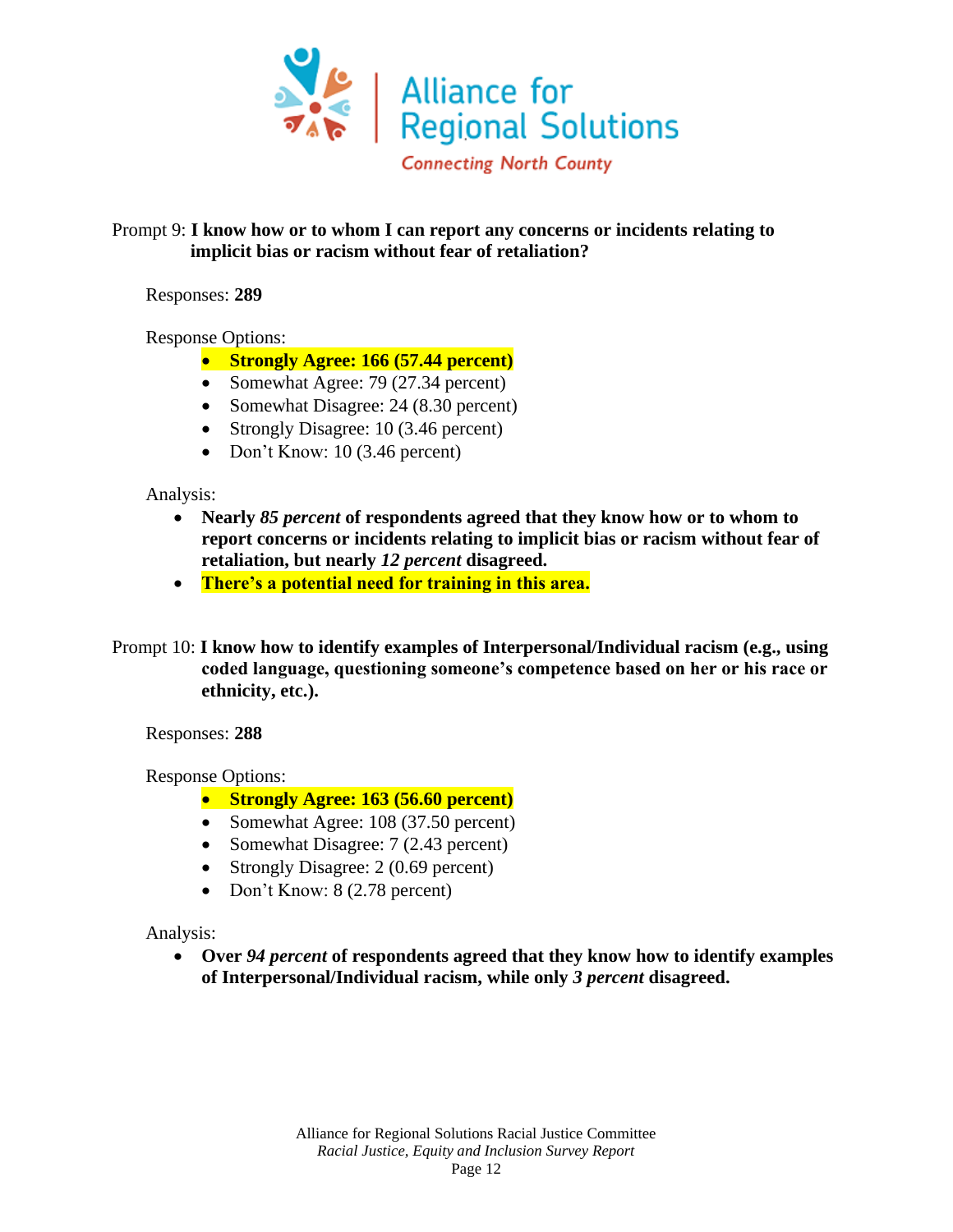

#### Prompt 11: **I have the tools to address Interpersonal Racism in my workplace.**

Responses: **286**

Response Options:

- Strongly Agree: 113 (39.51 percent)
- **Somewhat Agree: 119 (41.61 percent)**
- Somewhat Disagree: 30 (10.49 percent)
- Strongly Disagree: 8 (2.80 percent)
- Don't Know:  $16 (5.59)$  percent)

Analysis:

- **Over** *81 percent* **of respondents agreed that they have the tools to address Interpersonal Racism in their workplace, but over** *13 percent* **disagreed. Significant (17) comments were provided.**
- **There's a potential need for training in this area.**
- Prompt 12: **I know how to identify examples of Structural Racism (e.g., Black, Indigenous and People of Color have been left out of wealth creation and home ownership as a result of centuries of structured racialized practices, police are likely to focus on certain areas of a city where there are predominantly Black and Latinx people living, etc.).**

Responses: **289**

Response Options:

- **Strongly Agree: 140 (48.44 percent)**
- Somewhat Agree: 123 (42.56 percent)
- Somewhat Disagree: 17 (5.88 percent)
- Strongly Disagree: 3 (1.04 percent)
- Don't Know: 6 (2.08 percent)

Analysis:

• *Ninety-one (91) percent* **of respondents agreed that they know how to identify examples of Structural Racism, while nearly** *6 percent* **disagreed.**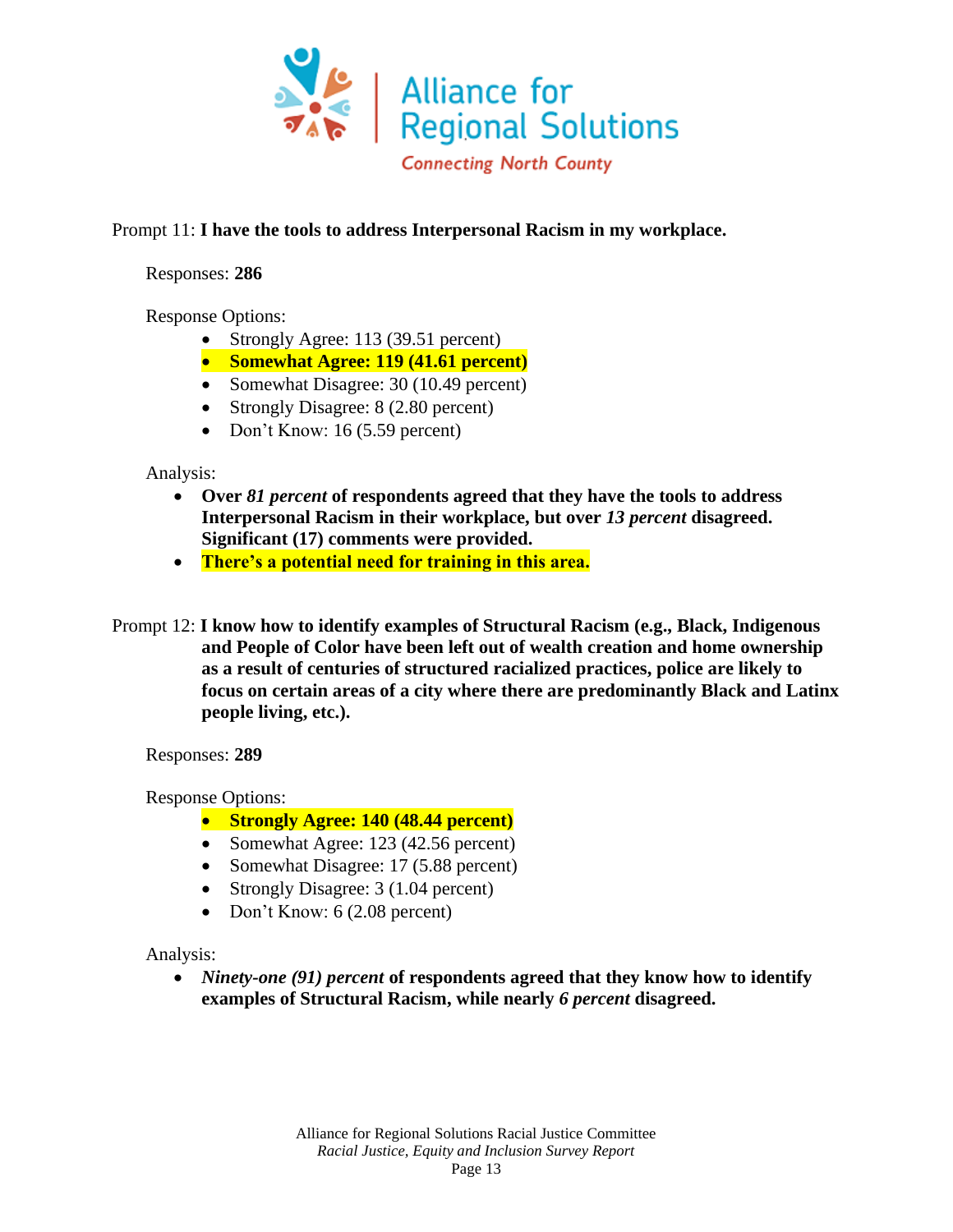

#### Prompt 13: **I have the tools to address Institutional Racism in my workplace.**

Responses: **285**

Response Options:

- Strongly Agree: 71 (24.91 percent)
- **Somewhat Agree: 125 (43.86 percent)**
- Somewhat Disagree: 53 (18.50 percent)
- Strongly Disagree: 18 (6.32 percent)
- Don't Know: 18 (6.32 percent)

Analysis:

- **Nearly** *69 percent* **of respondents agreed that they have the tools to address Institutional Racism in their workplace, but nearly** *25 percent* **disagreed. Significant (18) comments were provided.**
- **There's a need for training in this area.**

Prompt 14: **I feel comfortable talking about race.**

Responses: **291**

Response Options:

- **Strongly Agree: 133 (45.70 percent)**
- Somewhat Agree: 132 (45.36 percent)
- Somewhat Disagree: 19 (6.53 percent)
- Strongly Disagree: 3 (1.03 percent)
- Don't Know: 4 (1.37 percent)

Analysis:

• **Over** *91 percent* **of respondents agreed that they feel comfortable talking about race, while nearly** *8 percent* **disagreed.**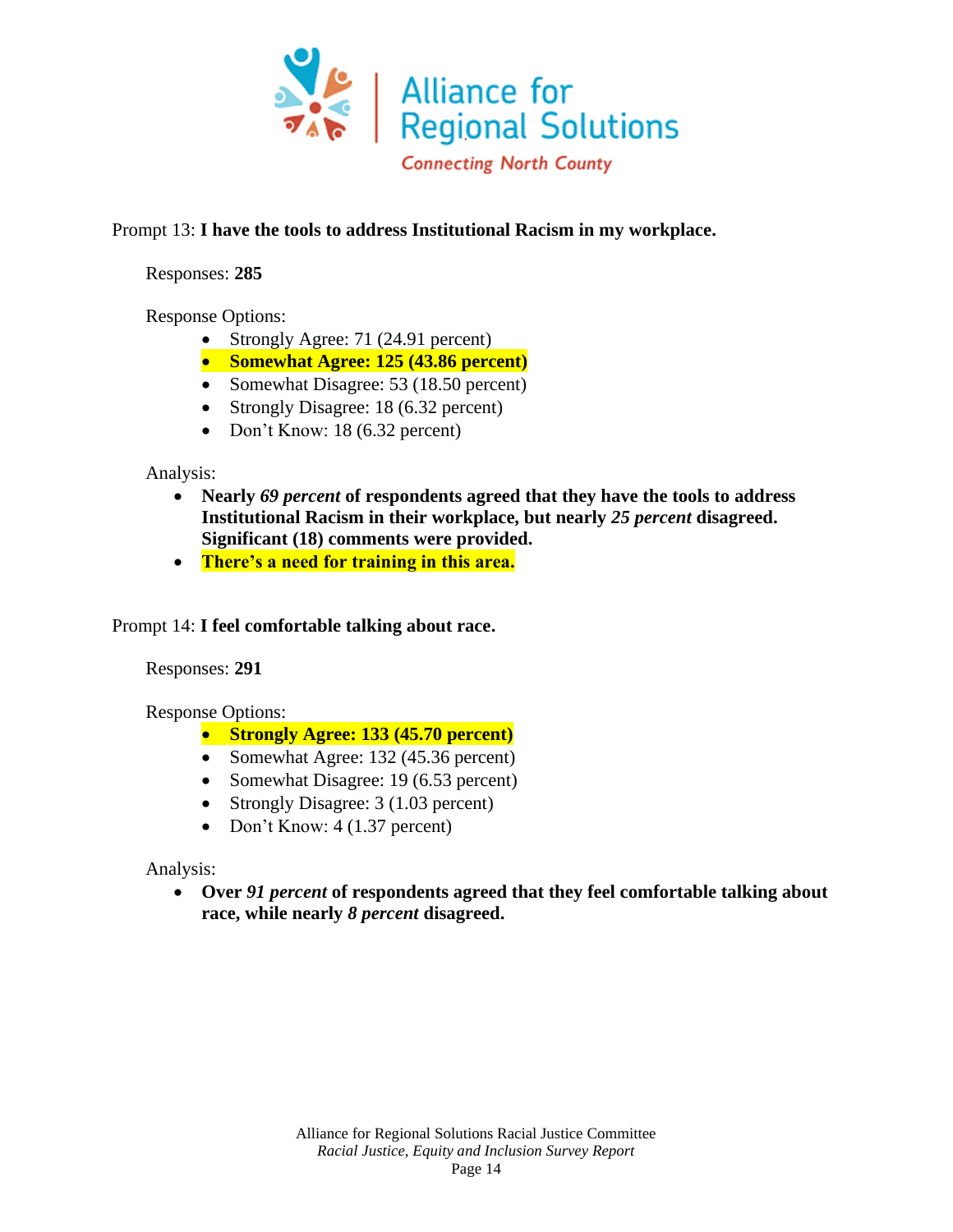

#### Prompt 15: **I'm comfortable when others talk about race.**

Responses: **291**

Response Options:

- **Strongly Agree: 152 (52.23 percent)**
- Somewhat Agree: 118 (40.55 percent)
- Somewhat Disagree: 13 (4.47 percent)
- Strongly Disagree: 1 (0.34 percent)
- Don't Know:  $7(2.41)$  percent)

Analysis:

• **Nearly** *93 percent* **of respondents agreed that they're comfortable when others talk about race, while nearly** *5 percent* **disagreed.**

Prompt 16: **Does your organization have a statement on Racial Justice, Equity and Inclusion?**

Responses: **287**

Response Options:

- **Yes: 213 (74.22 percent)**
- No: 74 (25.78 percent)

- **Nearly** *75 percent* **of respondents indicated that their organization has a RJEI statement, but over** *25 percent* **indicated that their organization does not.**
- **There's a need to create and distribute a model Racial Justice, Equity and Inclusion statement and explain why such a statement is important.**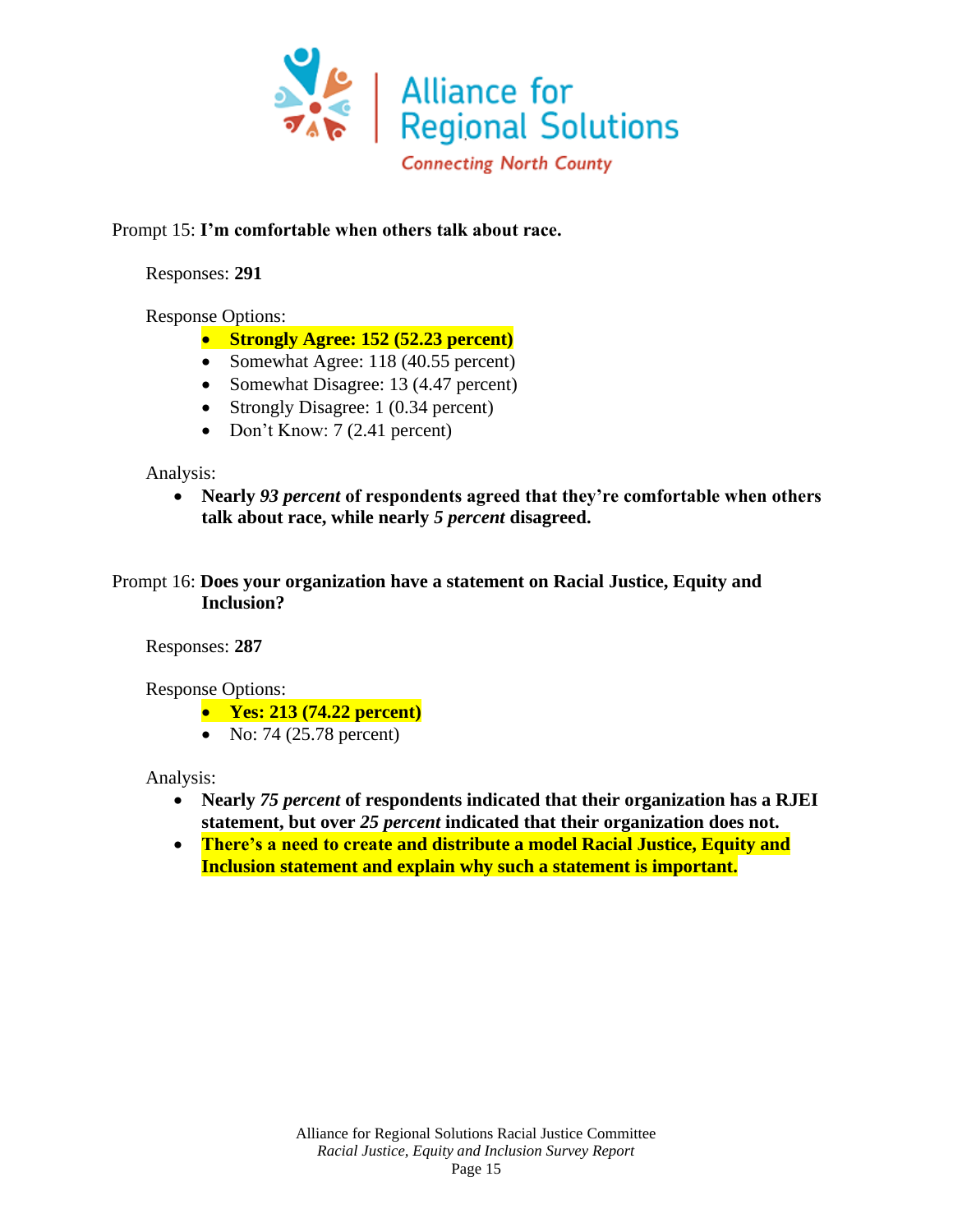

## Prompt 17: **I'm able to comfortably articulate my organization's commitment to Racial Justice, Equity and Inclusion to external partners.**

Responses: **291**

Response Options:

- **Strongly Agree: 104 (35.74 percent)**
- Somewhat Agree: 101 (34.71 percent)
- Somewhat Disagree: 34 (11.68 percent)
- Strongly Disagree: 25 (8.59 percent)
- Don't Know: 27 (9.28 percent)

Analysis:

- **Over** *70 percent* **of respondents agreed that they're able to comfortably articulate their organization's commitment to RJEI to external partners, but over** *20 percent* **disagreed and over** *9 percent* **indicated they don't know.**
- **There's a need for training in this area.**
- Prompt 18: **My organization has made it clear that all employees, regardless of their roles, have an ethical responsibility to ensure that we are advancing Racial Justice, Equity and Inclusion.**

Responses: **290**

Response Options:

- **Strongly Agree: 172 (59.31 percent)**
- Somewhat Agree: 81 (27.93 percent)
- Somewhat Disagree: 16 (5.52 percent)
- Strongly Disagree: 6 (2.07 percent)
- Don't Know: 15 (5.17 percent)

- **Over** *87 percent* **of respondents agreed that their organization has made it clear that all employees have an ethical responsibility to ensure RJEI is being advanced, but nearly** *8 percent* **disagreed and over** *5 percent* **indicated they don't know.**
- **There's a potential need for organization-level education in this area.**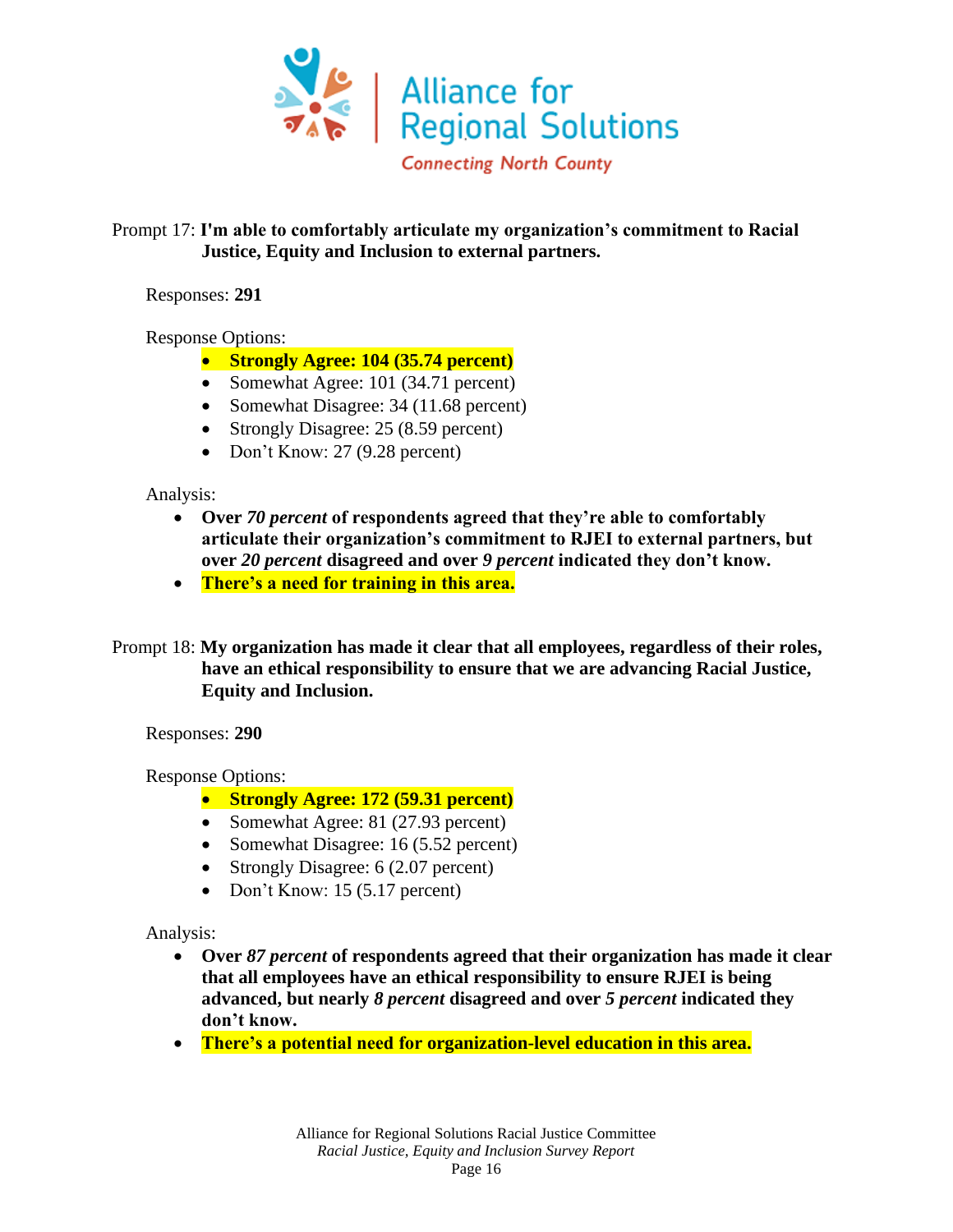

## Prompt 19: **I'm actively involved in advancing Racial Justice, Equity and Inclusion in my projects and teams.**

Responses: **290**

Response Options:

- Strongly Agree: 84 (28.97 percent)
- **Somewhat Agree: 130 (44.83 percent)**
- Somewhat Disagree: 40 (13.79 percent)
- Strongly Disagree: 14 (4.83 percent)
- Don't Know: 22 (7.59 percent)

Analysis:

- **Nearly** *74 percent* **of respondents agreed that they're actively involved in advancing RJEI in their projects and teams, but nearly** *19 percent* **disagreed and over** *7 percent* **indicated they don't know.**
- **There's a need for organization-level education in this area.**

Prompt 20: **I would become more active in advancing Racial Justice, Equity and Inclusion if (choose all that apply).**

Responses: **285**

Response Options:

- **I Had More Information So I Knew What to Do: 141 (49.47 percent)**
- I Received Training: 123 (43.16 percent)
- I Had More Time: 89 (31.23 percent)
- I Had the Support of My Manager: 31 (10.88 percent)
- I Felt I Had a More Supportive Environment: 46 (16.14 percent)
- I Knew There was Senior Leadership Buy-in: 54 (18.95 percent)
- I Received Acknowledgement of the Work I Do to Advance RJEI: 41 (14.39) percent)
- NA—I'm Happy With My Current Level of Engagement: 74 (25.96 percent)

- **This choose-all-that-apply prompt indicates that respondents believe organizations should provide more RJEI information, provide RJEI training, provide dedicated time for RJEI education, and facilitate more overt support for RJEI in general. Significant (25) comments were provided.**
- **There's a need for organization-level education in this area.**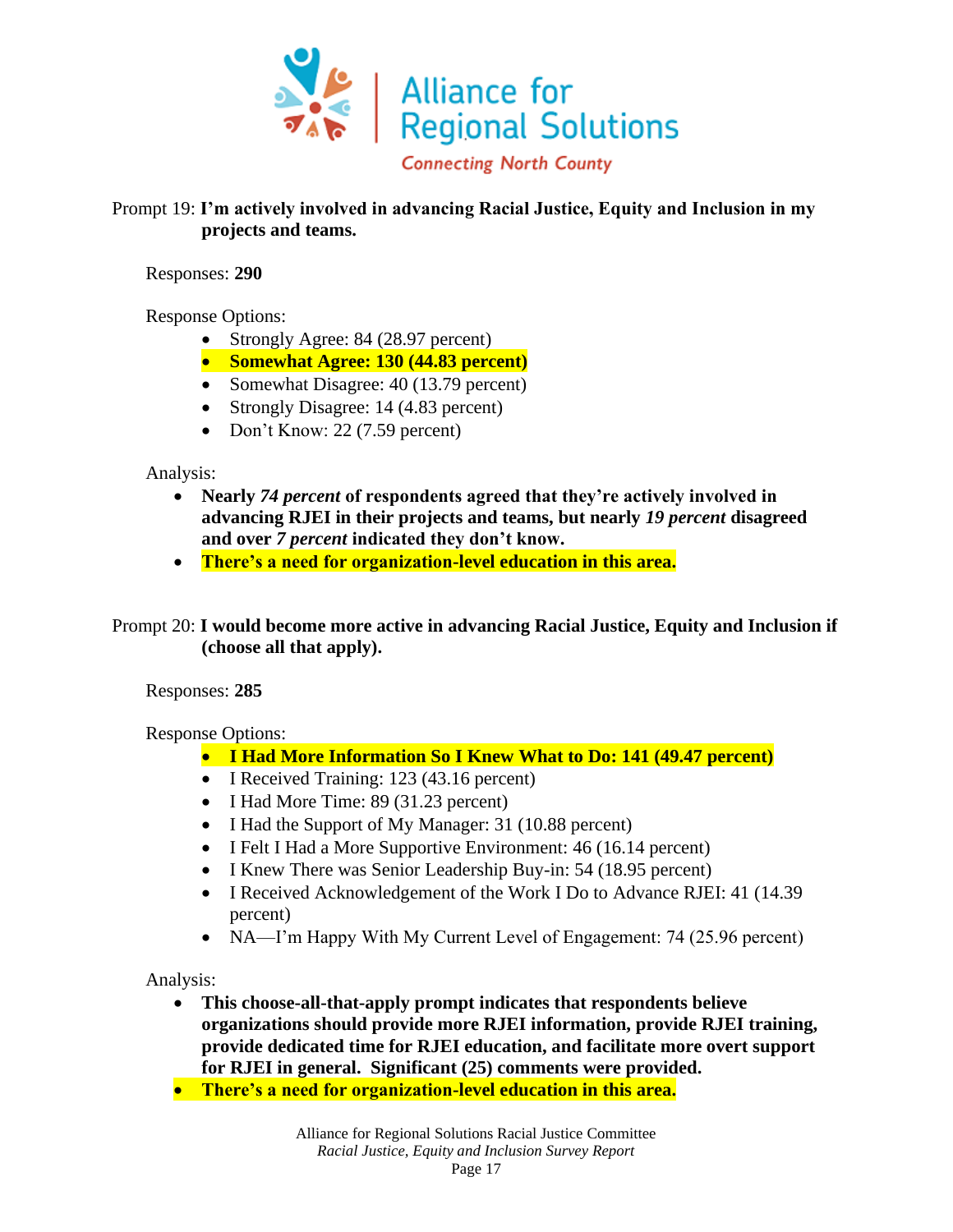

#### Prompt 21: **I stay quiet when I hear others joke or share comments regarding Race, Equity and Inclusion that expose their explicit or implicit biases.**

Responses: **289**

Response Options:

- Yes:  $54(18.69)$  percent)
- **No: 235 (81.31 percent)**

Analysis:

- **Over** *81 percent* **of respondents indicated that they don't stay quiet when they hear others share explicit or implicit bias-exposing jokes or comments regarding Race, Equity and Inclusion, but nearly** *19 percent* **indicated they do stay quiet.**
- **There's a need for training in this area.**
- Prompt 22: **If your answer to question 21 was yes, what is the reason you stay quiet when you hear or experience inappropriate comments, jokes, etc.?**

Responses: **122**

Response Options:

- **I'm Uncomfortable: 34 (27.87 percent)**
- I Feel It's Not My Concern: 6 (4.92 percent)
- I See Such Comments as Jokes and People are Too Sensitive: 7 (5.74 percent)
- I Fear Retaliation: 6 (4.92 percent)
- Other (Primarily "not applicable"): 69 (56.56 percent)

- **Nearly** *28 percent* **of respondents indicated they're uncomfortable, while over** *56 percent* **of respondents indicated this prompt was "not applicable," because they responded "No" to Prompt 21. Significant (69—about half were "not applicable") "Other" comments were provided.**
- **As noted in the Prompt 21 analysis above, there's a need for training in this area.**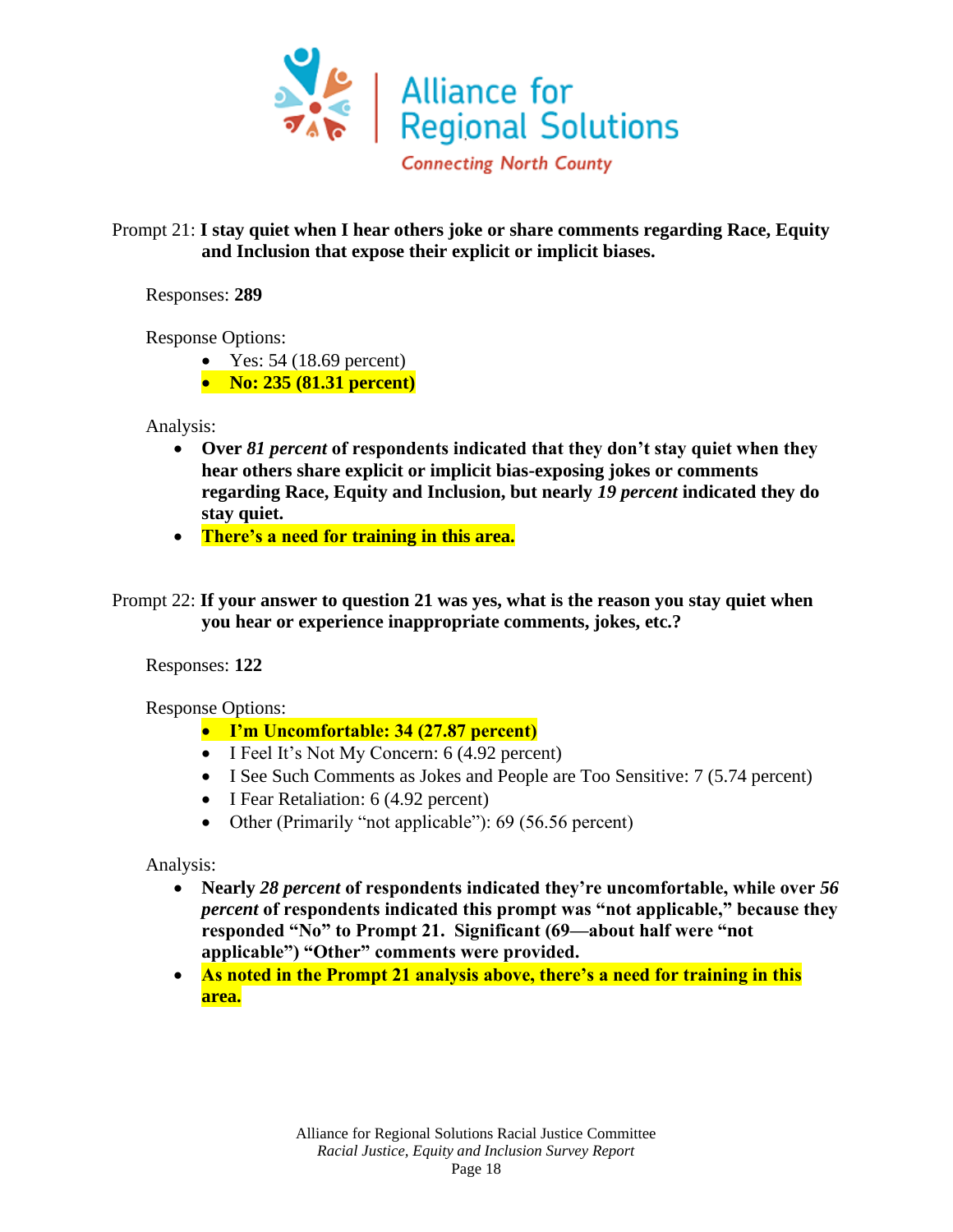

#### Prompt 23: **In the last year, I've used a Racial Justice, Equity and Inclusion assessment tool to guide policy, program and/or budget development decision making.**

Responses: **288**

Response Options:

- Yes:  $49(17.01)$  percent)
- **No: 175 (60.76 percent)**
- Don't Know: 64 (22.22 percent)

Analysis:

- **Nearly** *61 percent* **of respondents indicated that they haven't used a RJEI assessment tool to guide policy, program and/or budget development decision making in the last year, and over** *22 percent* **indicated that they don't know if they have done so.**
- **There's a need for organization-level education and dissemination of and training in the use of the Alliance for Regional Solutions Racial Justice Assessment Tool.**
- Prompt 24: **I feel confident setting Racial Justice, Equity and Inclusion outcomes and goals within the scope of my job using a Racial Justice, Equity and Inclusion assessment tool.**

Responses: **285**

Response Options:

- Strongly Agree: 58 (20.35 percent)
- **Somewhat Agree: 104 (36.49 percent)**
- Somewhat Disagree: 47 (16.49 percent)
- Strongly Disagree: 11 (3.86 percent)
- Don't Know: 65 (22.81 percent)

- **Nearly** *57 percent* **of respondents agreed that they feel confident setting RJEI outcomes and goals within the scope of their job using a RJEI assessment tool, but over** *20 percent* **disagreed and nearly** *23 percent* **indicated they don't know. Significant (27) comments were provided.**
- **There's a need for organization-level education and dissemination of and training in the use of the Alliance for Regional Solutions Racial Justice Assessment Tool.**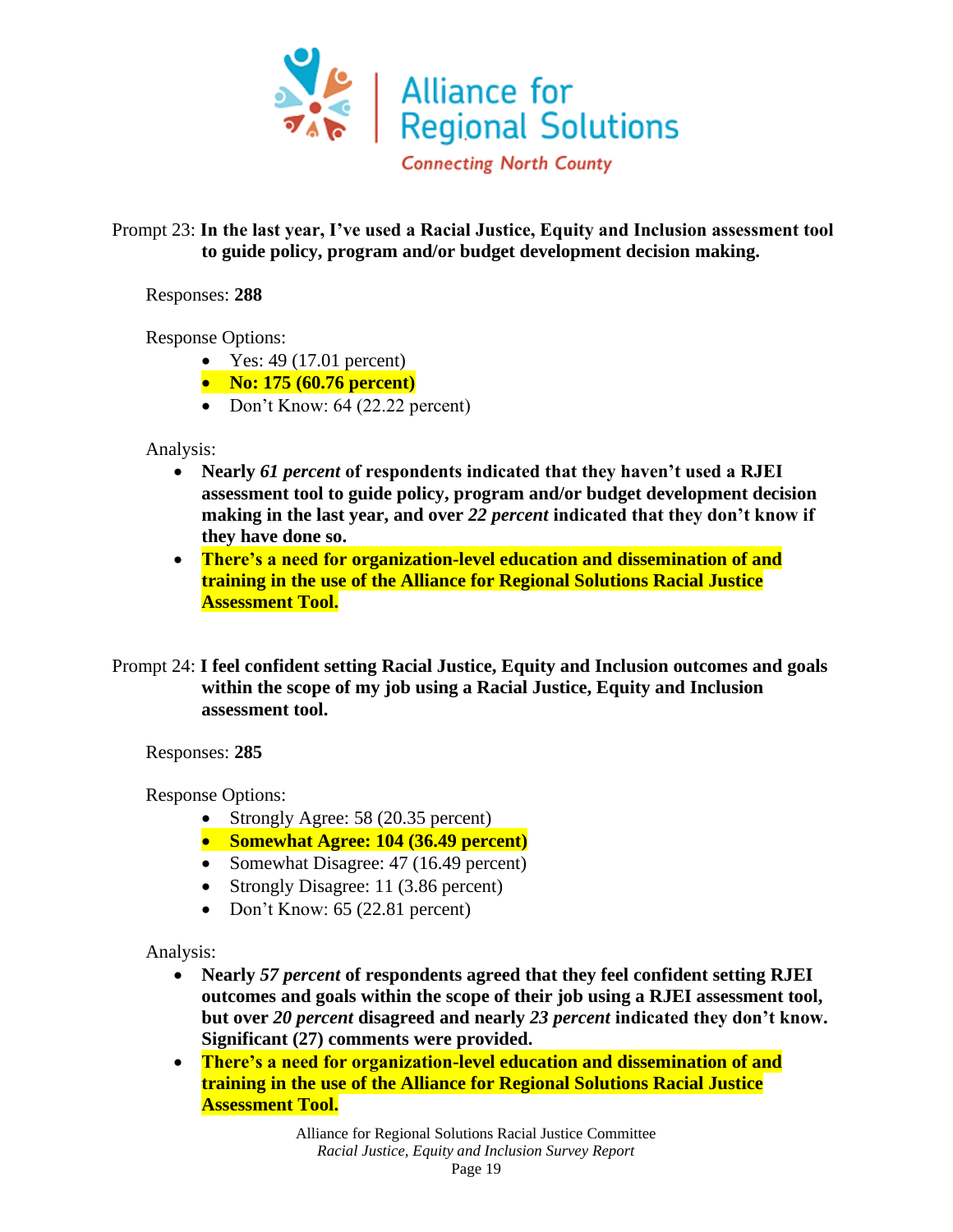

## Prompt 25: **What tools have you used to help you embed Racial Justice, Equity and Inclusion in policy, program, and/or budget development decision making?**

Responses: **176**

Open-ended Response:

- **None: 92 (52.27 percent)**
- Various Identified Tools: 84 (47.72 percent)

Analysis:

- **Over 52** *percent* **of respondents indicated they have not used any tools to help them embed RJEI in policy, program, and/or budget development decision making. Significant substantive (84) comments were provided.**
- **There's a need for organization-level education and dissemination of and training in the use of the Alliance for Regional Solutions Racial Justice Assessment Tool.**

Prompt 26: **My organization is committed to Racial Justice, Equity and Inclusion.**

Responses: **270**

Response Options:

- **Strongly Agree: 152 (56.30 percent)**
- Somewhat Agree: 97 (35.93 percent)
- Somewhat Disagree: 10 (3.70 percent)
- Strongly Disagree: 2 (0.74 percent)
- Don't Know: 9 (3.33 percent)

Analysis:

• **Over** *92 percent* **of respondents agreed that their organization is committed to RJEI, while fewer than 5** *percent* **disagreed.**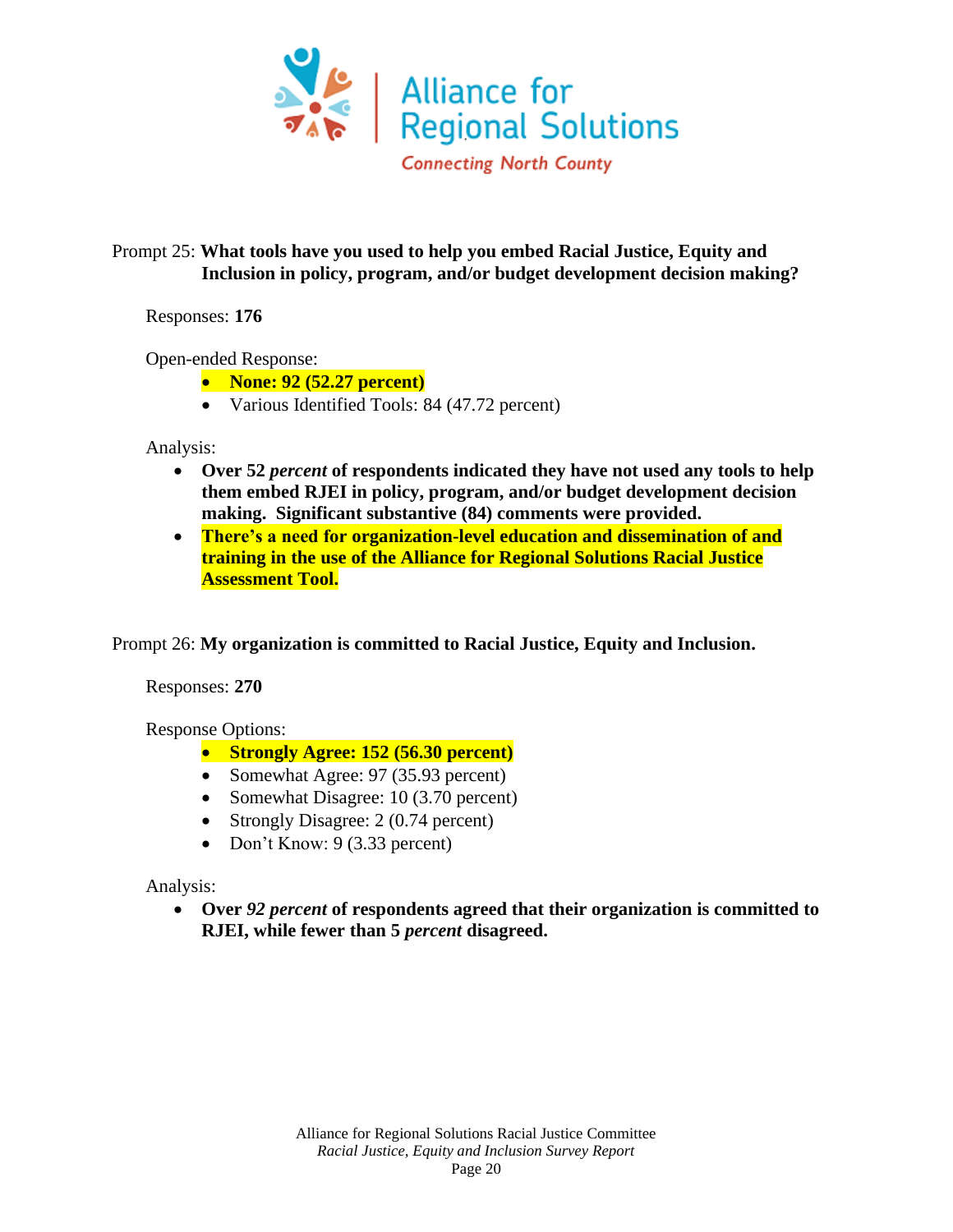

#### Prompt 27: **The members of my organization's leadership team participate in and support conversations about Racial Justice, Equity and Inclusion internally.**

Responses: **270**

Response Options:

- **Strongly Agree: 138 (51.11 percent)**
- Somewhat Agree: 87 (32.22 percent)
- Somewhat Disagree: 16 (5.93 percent)
- Strongly Disagree: 6 (2.22 percent)
- Don't Know: 23 (8.52 percent)

Analysis:

- **Over** *83 percent* **of respondents agreed that the members of their organization's leadership team participate in and support conversations about RJEI internally, but over** *8 percent* **disagreed and another over** *8 percent* **indicated they don't know.**
- **There's a potential need for organization-level education in this area.**
- Prompt 28: **The members of my organization's leadership team communicate the importance of addressing Racial Justice, Equity and Inclusion and achieving racial equity externally.**

Responses: **268**

Response Options:

- **Strongly Agree: 138 (51.49 percent)**
- Somewhat Agree: 88 (32.84 percent)
- Somewhat Disagree: 16 (5.97 percent)
- Strongly Disagree: 5 (1.87 percent)
- Don't Know: 21 (7.84 percent)

- **Over** *84 percent* **of respondents agreed that the members of their organization's leadership team communicate the importance of addressing Racial Justice, Equity and Inclusion and achieving racial equity externally, but nearly** *8 percent* **disagreed and another nearly** *8 percent* **indicated they don't know.**
- **There's a potential need for organization-level education in this area.**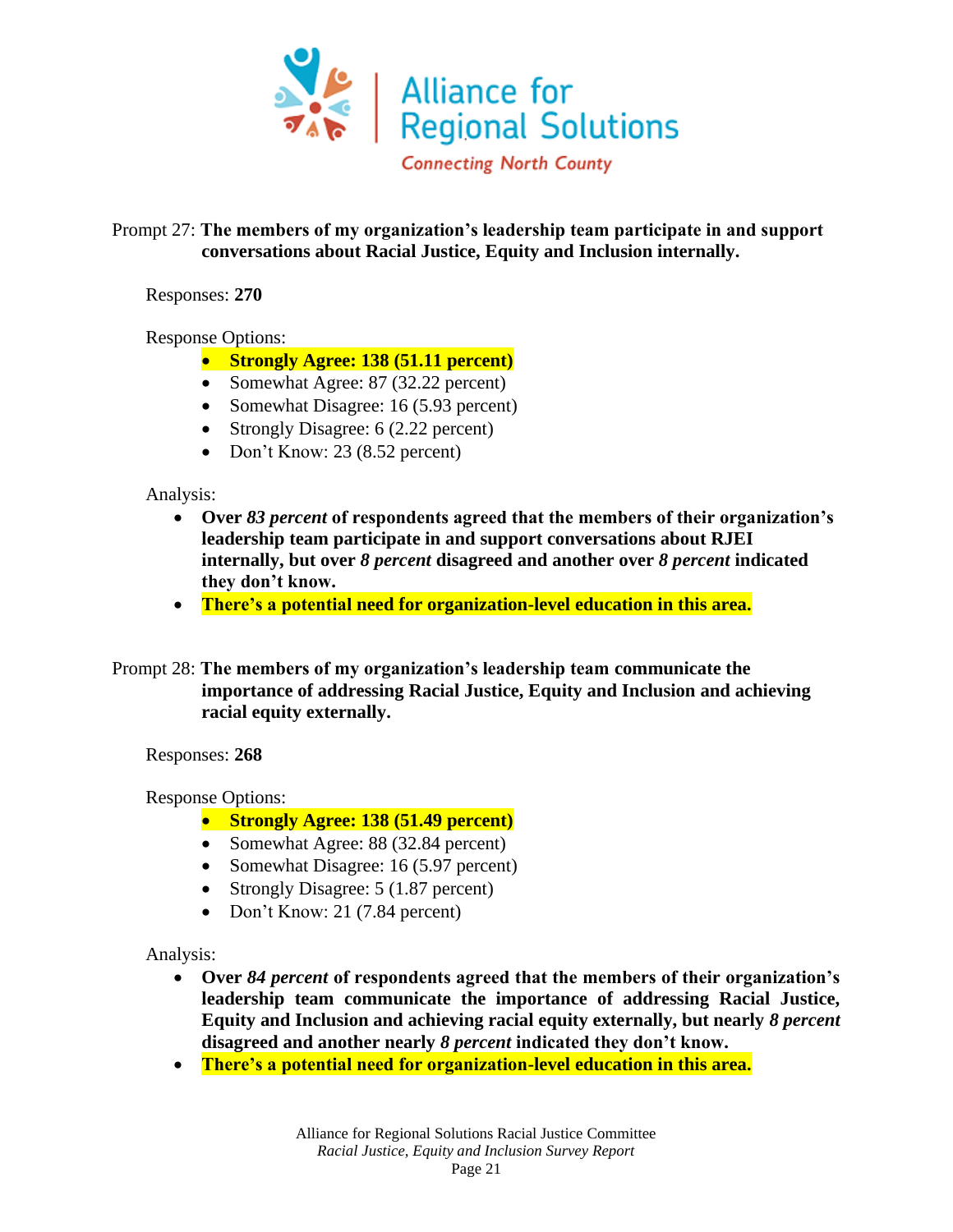

## Prompt 29: **The members of my organization's leadership team provide the resources necessary for addressing racial disparities and achieving racial equity.**

#### Responses: **268**

Response Options:

- **Strongly Agree: 104 (38.81 percent)**
- Somewhat Agree: 85 (31.72 percent)
- Somewhat Disagree: 37 (13.81 percent)
- Strongly Disagree: 16 (5.97 percent)
- Don't Know: 26 (9.70 percent)

Analysis:

- **Over** *70 percent* **of respondents agreed that the members of their organization's leadership team provide the resources necessary for addressing racial disparities and achieving racial equity, but nearly** *20 percent* **disagreed and nearly** *10 percent* **indicated they don't know.**
- **There's a need for organization leadership team member education and training in this area.**

Prompt 30: **The members of my organization's leadership team have taken steps to reduce racial inequities internally.**

Responses: **268**

Response Options:

- **Strongly Agree: 107 (39.93 percent)**
- Somewhat Agree: 95 (35.45 percent)
- Somewhat Disagree: 19 (7.09 percent)
- Strongly Disagree: 7 (2.61 percent)
- Don't Know: 40 (14.93 percent)

- **Over** *75 percent* **of respondents agreed that the members of their organization's leadership team have taken steps to reduce racial inequities internally, but nearly** *10 percent* **disagreed and nearly** *15 percent* **indicated they don't know.**
- **There's a need for organization-level education and training in this area.**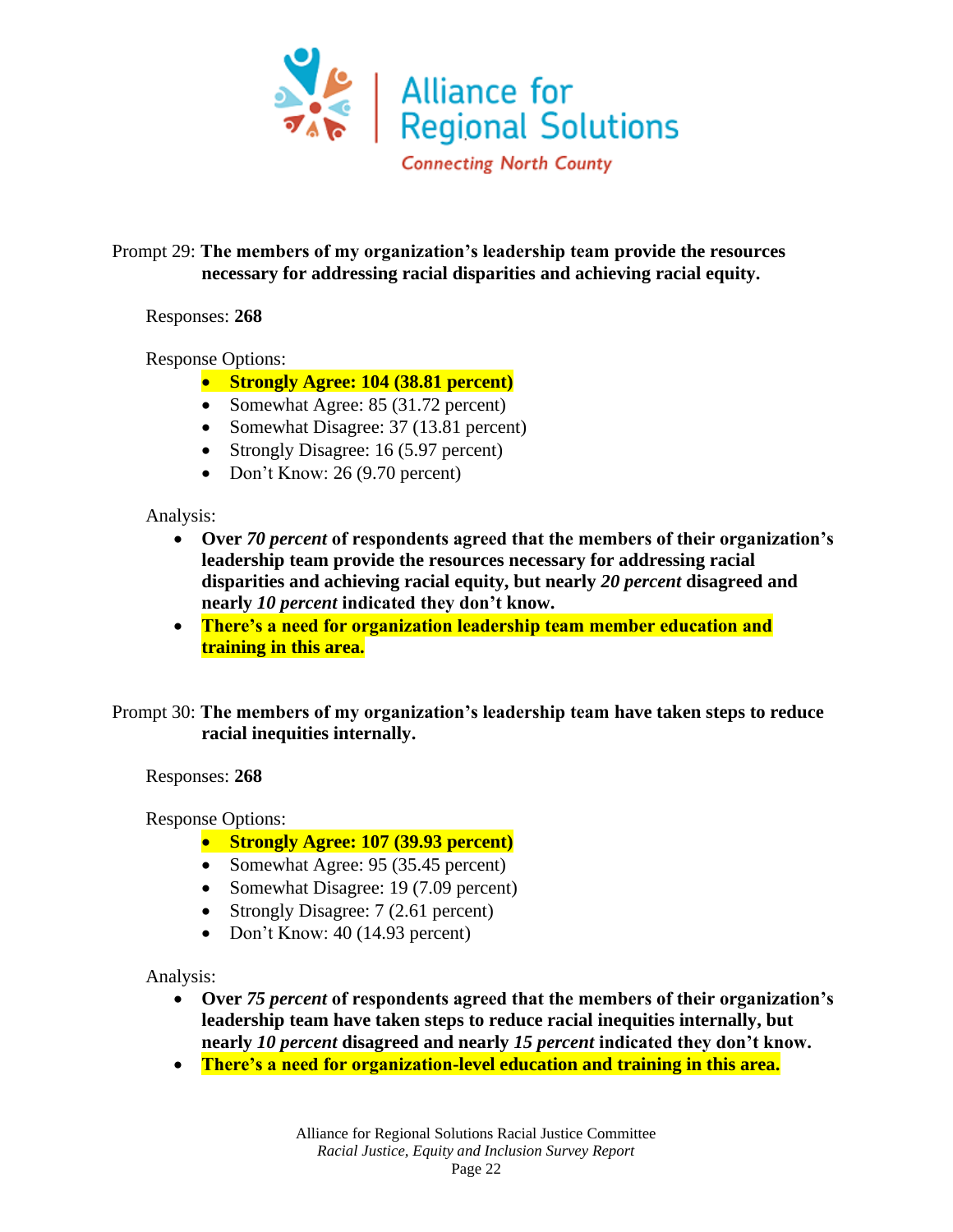

#### Prompt 31: **The members of my organization's leadership team have taken steps to reduce racial inequities externally.**

Responses: **268**

Response Options:

- **Strongly Agree: 96 (35.82 percent)**
- Somewhat Agree: 93 (34.70 percent)
- Somewhat Disagree: 24 (8.96 percent)
- Strongly Disagree: 8 (2.99 percent)
- Don't Know: 47 (17.54 percent)

Analysis:

- **Over** *70 percent* **of respondents agreed that the members of their organization's leadership team have taken steps to reduce racial inequities externally, but nearly** *12 percent* **disagreed and nearly** *18 percent* **indicated they don't know.**
- **There's a need for organization-level education and training in this area.**
- Prompt 32: **The members of my organization's leadership team are equipped to participate in internal and external conversations around race, Racial Justice, Equity and Inclusion.**

Responses: **268**

Response Options:

- **Strongly Agree: 108 (40.30 percent)**
- Somewhat Agree: 97 (36.19 percent)
- Somewhat Disagree: 29 (10.82 percent)
- Strongly Disagree: 7 (2.61 percent)
- Don't Know: 27 (10.07 percent)

- **Over** *76 percent* **of respondents agreed that the members of their organization's leadership team are equipped to participate in internal and external conversations race and RJEI, but over** *13 percent* **disagreed and over** *10 percent* **indicated they don't know.**
- **There's a need for organization-level education and training in this area.**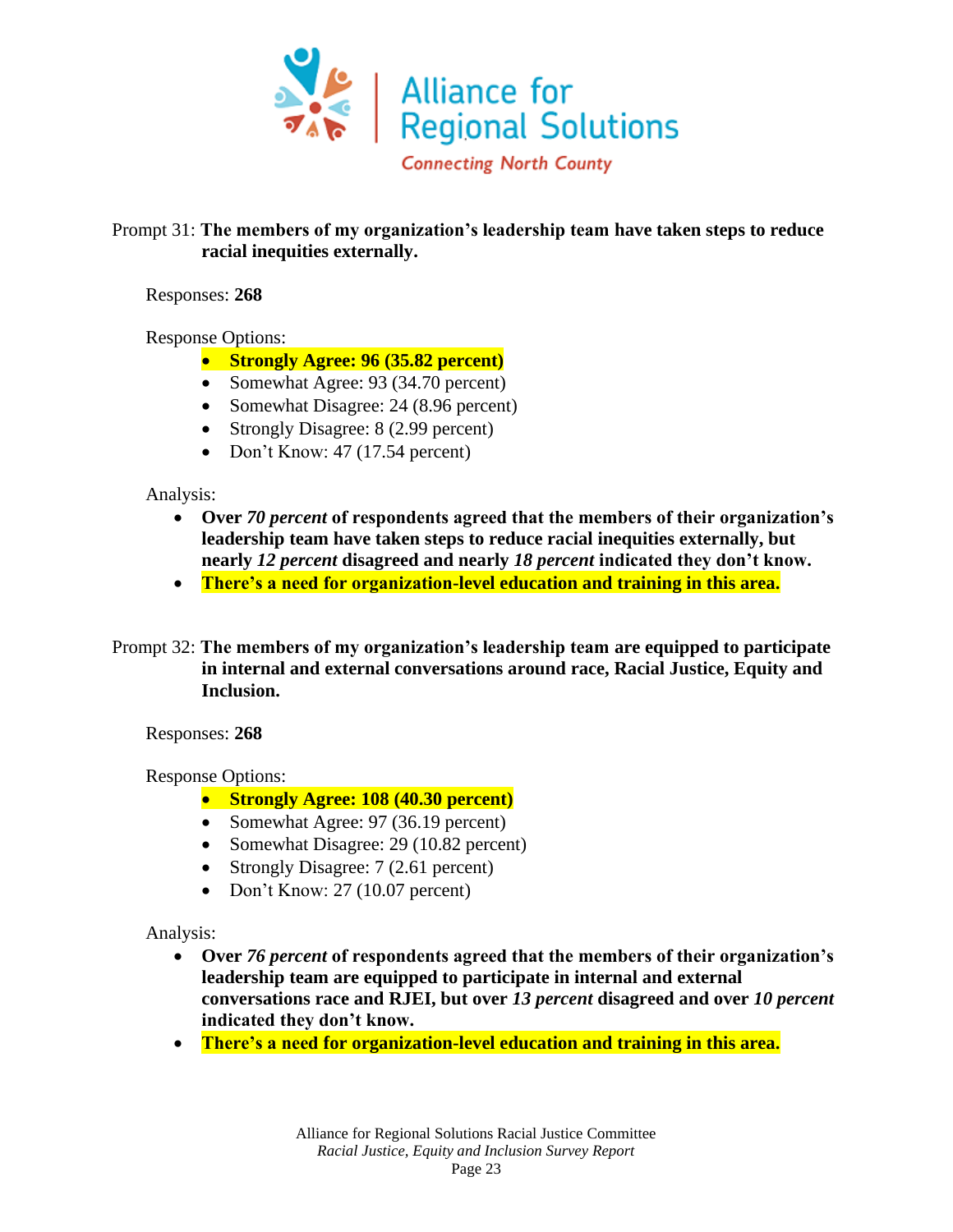

#### Prompt 33: **The members of my organization's leadership team have taken bold steps to reduce Institutional Racism.**

Responses: **266**

Response Options:

- **Strongly Agree: 90 (33.83 percent)**
- Somewhat Agree: 79 (29.70 percent)
- Somewhat Disagree: 39 (14.66 percent)
- Strongly Disagree: 15 (5.64 percent)
- Don't Know: 43 (16.17 percent)

Analysis:

- **Over** *64 percent* **of respondents agreed that the members of their organization's leadership team have taken bold steps to reduce Institutional Racism, but over**  *20 percent* **disagreed and over** *16 percent* **indicated they don't know.**
- **There's a need for organization-level education and training in this area.**

Prompt 34: **The members of my organization's leadership team create an environment where everyone has equal opportunities to advance.**

Responses: **268**

Response Options:

- **Strongly Agree: 133 (49.63 percent)**
- Somewhat Agree: 83 (30.97 percent)
- Somewhat Disagree: 21 (7.84 percent)
- Strongly Disagree: 11 (4.10 percent)
- Don't Know: 20 (7.48 percent)

- **Nearly** *81 percent* **of respondents agreed that the members of their organization's leadership team create an environment where everyone has equal opportunities to grow, but nearly** *12 percent* **disagreed and over** *7 percent*  **indicated they don't know.**
- **There's a need for organization-level education and training in this area.**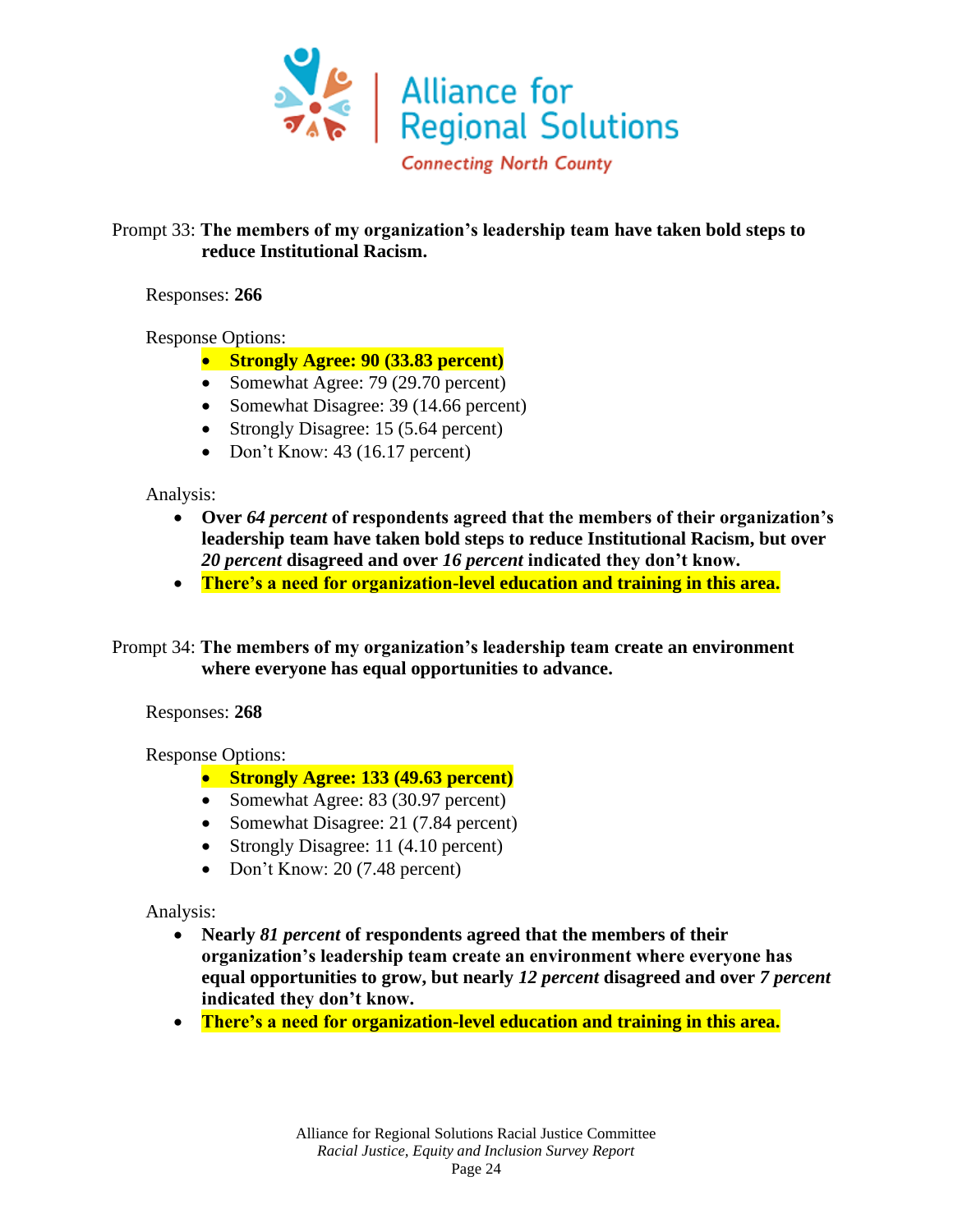

#### Prompt 35: **The leaders of my organization and our Human Resources function have made a clear commitment to the consequences of racism in our organization.**

Responses: **264**

Response Options:

- **Yes: 208 (78.79 percent)**
- No:  $56 (21.21)$  percent)

Analysis:

- **Nearly** *79 percent* **of respondents indicated that the leaders of their organization and their HR function have made a clear commitment to the consequences of racism in their organization, but** *21 percent* **indicated they have not done so.**
- **There's a need for organization leader and HR function education and training in this area.**
- Prompt 36: **My organization's personnel handbook contains a racism section (covering expectations, consequences, counseling, training and dismissal, etc.).**

Responses: **256**

Response Options:

- **Yes: 194 (75.78 percent)**
- No:  $62$  (24.22 percent)

- **Nearly** *76 percent* **of respondents indicated that their organization's personnel handbook contains a racism section (covering expectations, consequences, counseling, training and dismissal, etc.), but** *24 percent* **indicated this is not the case.**
- **There's a need for organization-level education and training and dissemination of a model personnel handbook racism section.**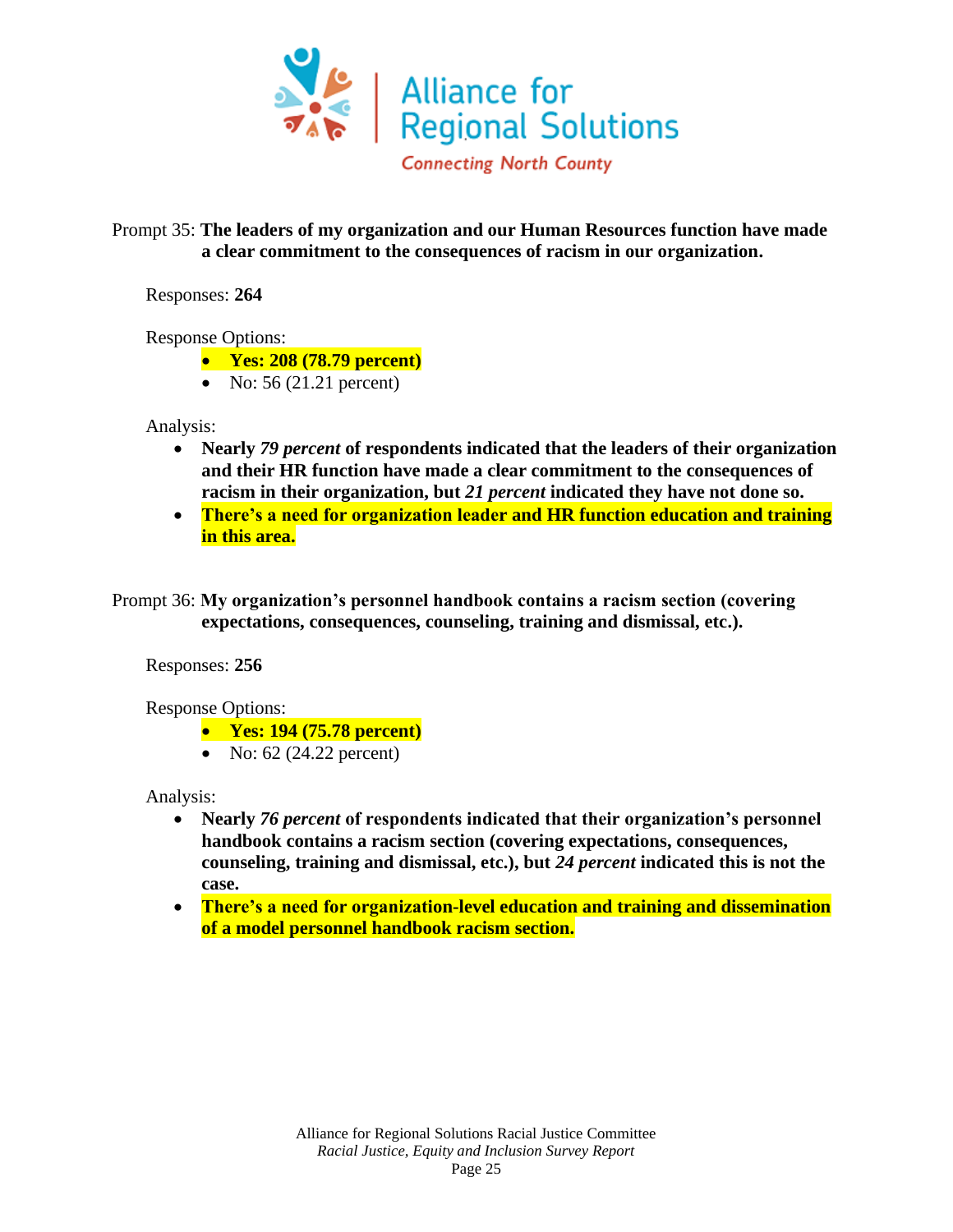

Prompt 37: **The members of my organizational team or project are taking concrete actions to increase diversity, equity and inclusion in our team processes and infrastructure, such as in contracting and procurement, hiring, communications, etc.**

Responses: **266**

Response Options:

- **Strongly Agree: 115 (43.23 percent)**
- Somewhat Agree: 92 (34.59 percent)
- Somewhat Disagree: 15 (5.64 percent)
- Strongly Disagree: 7 (2.63 percent)
- Don't Know: 37 (13.91 percent)

Analysis:

- **Nearly** *78 percent* **of respondents agreed that the members of their organizational team or project are taking concrete actions to increase diversity, equity and inclusion in their team processes and infrastructure, but over** *8 percent* **disagreed and nearly** *14 percent* **indicated they don't know.**
- **There's a need for organization-level education and training in this area.**
- Prompt 38: **What do you think a focus on Racial Justice, Equity and Inclusion should mean for your organization's mission and how you work? What should your organization do more or less of? What does your organization need to change?**

Responses: **162**

Open-ended Response:

• Robust feedback was provided.

- **Significant substantive (150) comments were provided.**
- **There's a widely expressed need for greater organization-level education and training in the Racial Justice, Equity and Inclusion realm.**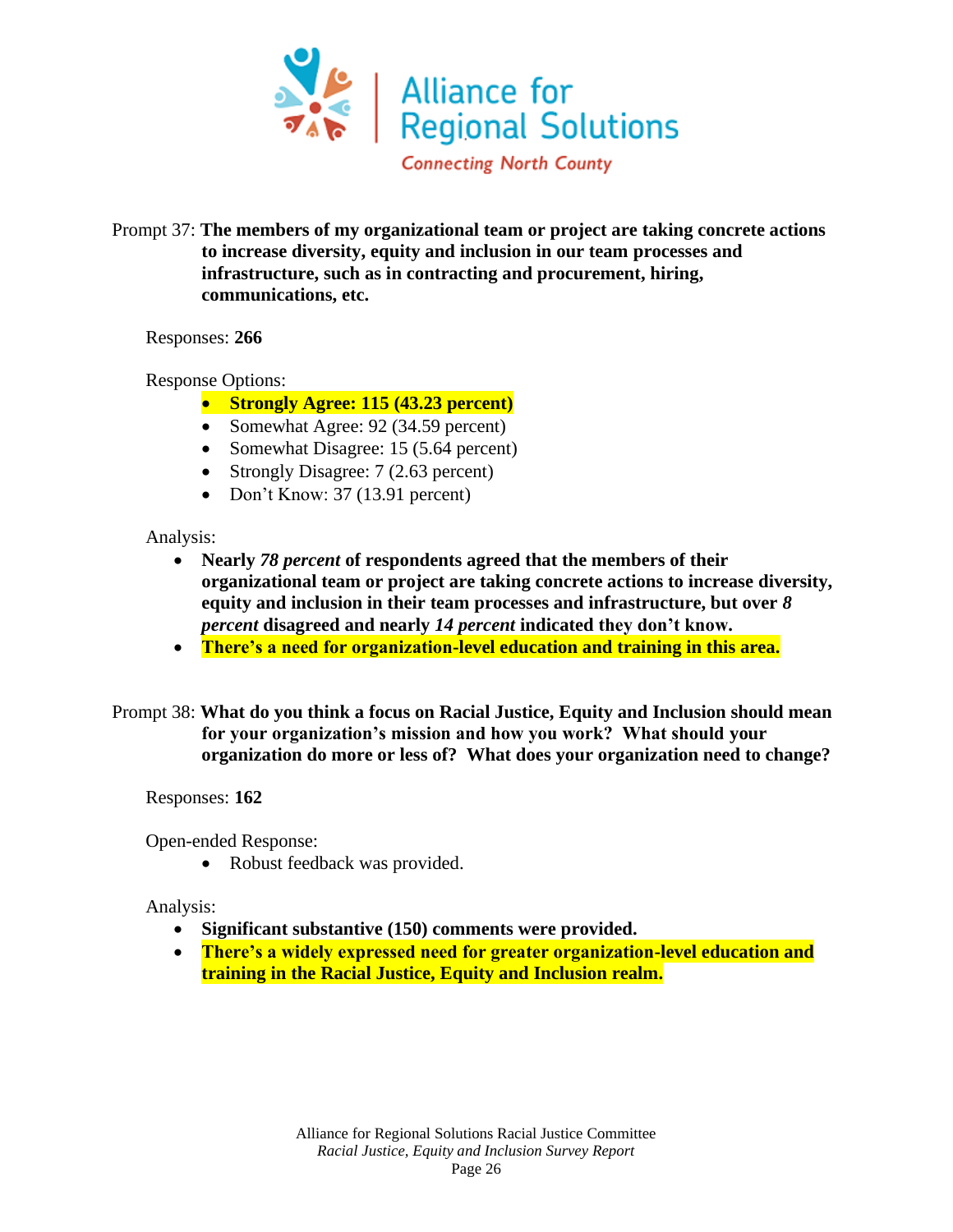

Prompt 39: **I have taken the time to read, attend workshops, watch films and educate myself about what Black, Indigenous and People of Color experience in this country and how I can advance Racial Justice, Equity and Inclusion in my current position.**

Responses: **266**

Response Options:

- Often:  $111 (41.73)$  percent)
- **Sometimes: 124 (46.62 percent)**
- Seldom:  $27(10.15)$  percent)
- Never:  $4(1.50 \text{ percent})$

Analysis:

• **Over** *88 percent* **of respondents have often or sometimes taken the time to read, attend workshops, watch films and educate themselves about what Black, Indigenous and People of Color experience in this country and how they can advance RJEI in their current position, while under** *12 percent* **have seldom or never done so.** 

Prompt 40: **I have pushed my organization to collect racial demographic data from service population members and the staff and leadership of the organizations we serve.**

Responses: **264**

Response Options:

- Often:  $35(13.28)$  percent)
- Sometimes: 60 (22.73 percent)
- Seldom:  $64$  (24.24 percent)
- **Never: 105 (39.77 percent)**

- **Only** *36 percent* **of respondents have often or sometimes pushed their organization to collect racial demographic data from service population members and staff, but over** *64 percent* **have seldom or never done so.**
- **There's a need for organization-level education and training in this area.**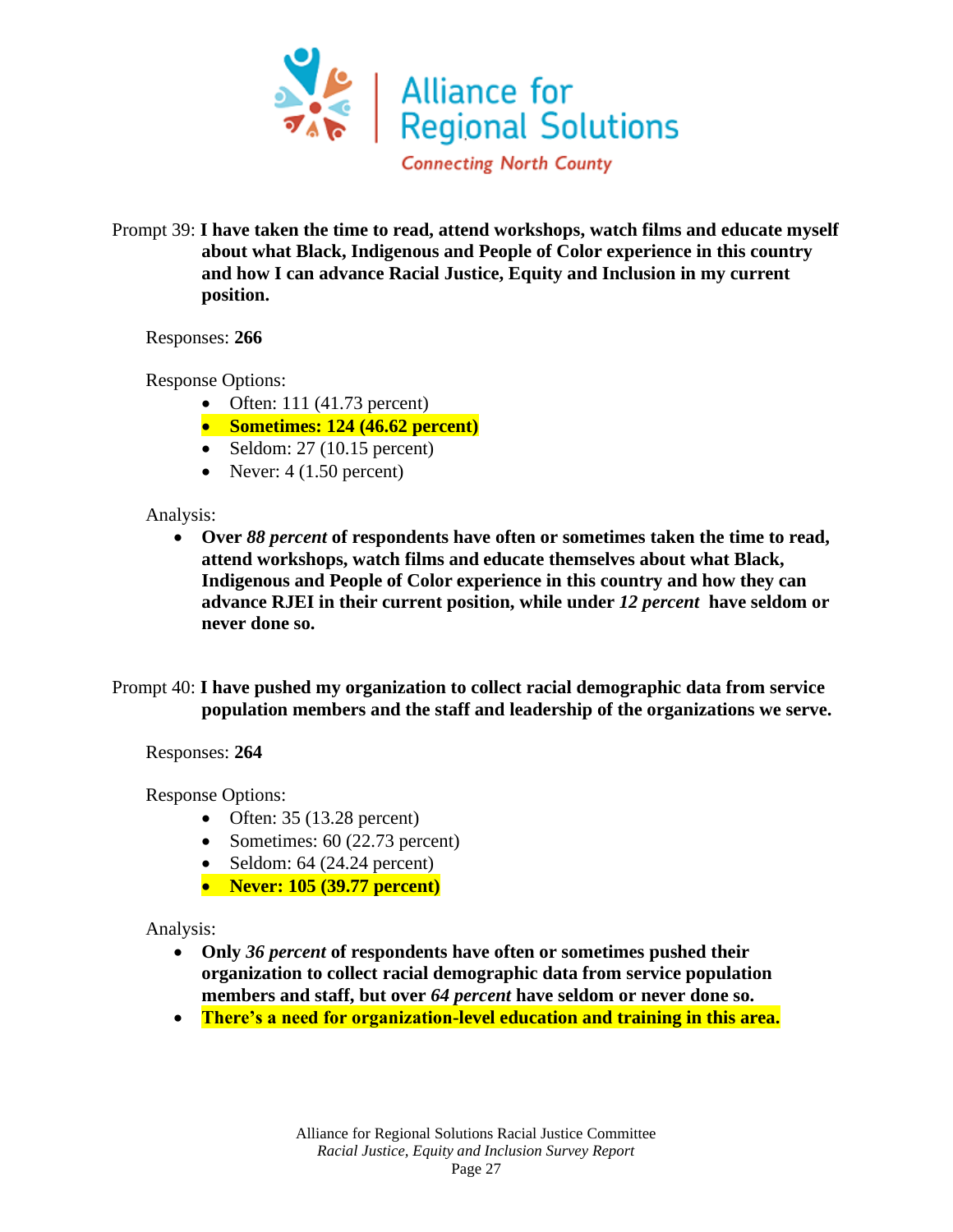

#### Prompt 41: **I have set aside my own discomfort and my own fear of saying the wrong thing when talking about race at work.**

Responses: **263**

Response Options:

- Often: 74  $(28.14)$  percent)
- **Sometimes: 121 (46.01 percent)**
- Seldom:  $30(11.41)$  percent)
- Never:  $38(14.45)$  percent)

Analysis:

- **Over** *74 percent* **of respondents have set aside their discomfort and fear of saying the wrong thing when talking about race at work, but nearly** *26 percent* **have seldom or never done so.**
- **There's a need for organization-level education and training in this area.**

Prompt 42: **I have spoken up about the importance of considering diversity and inclusion in my organization's hiring practices.**

Responses: **260**

Response Options:

- **Often: 73 (28.08 percent)**
- Sometimes: 70 (26.92 percent)
- Seldom:  $45$  (17.31 percent)
- **Never: 72 (27.69 percent)**

- **Over** *55 percent* **of respondents have spoken up about the importance of considering diversity and inclusion in their organization's hiring practices, but nearly** *45 percent* **have seldom or never done so.**
- **There's a need for organization-level education and training in this area.**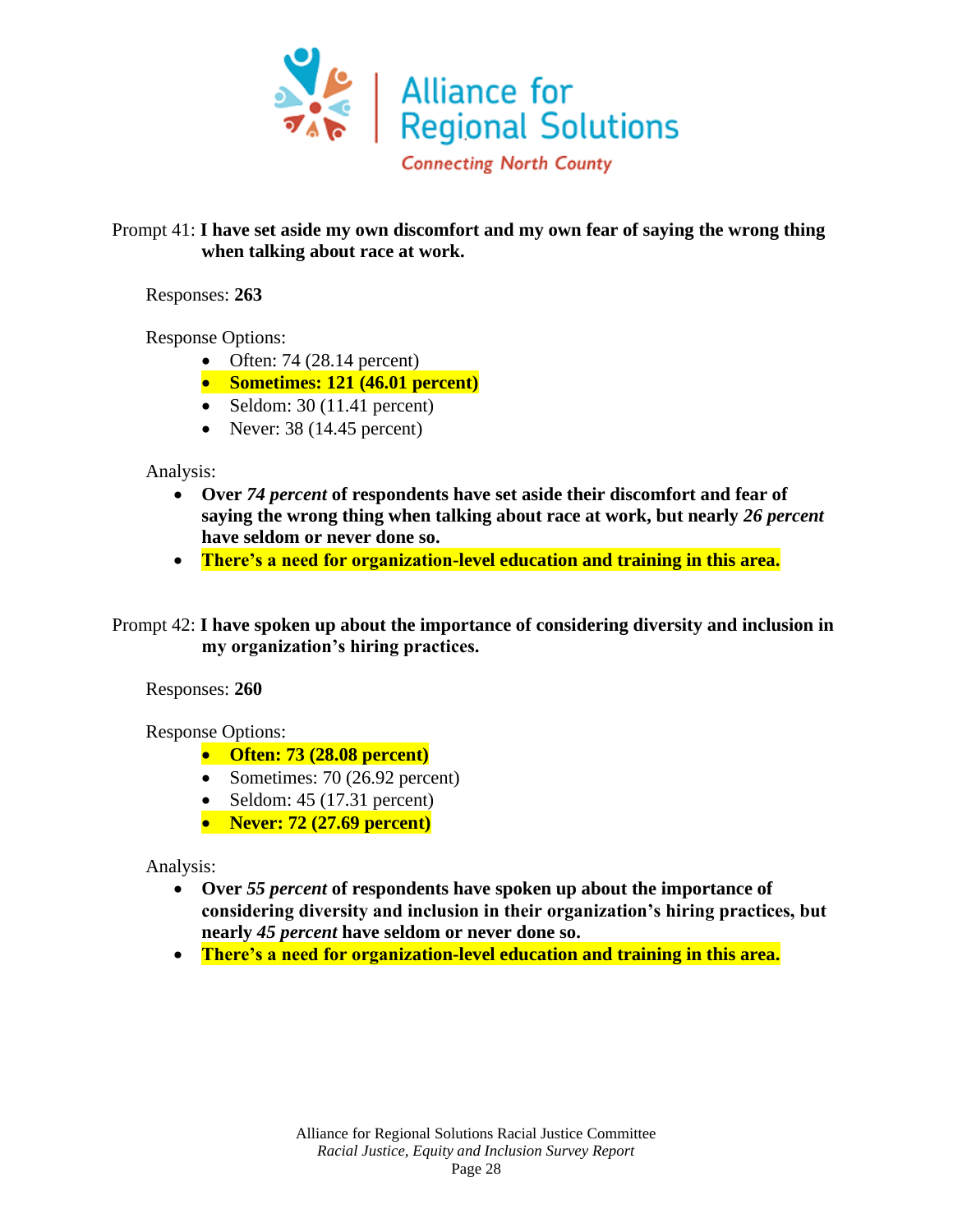

#### Prompt 43: **My organization's personnel handbook outlines a specific procedure for reporting racism, injustice, etc., in our organization?**

Responses: **256**

#### Response Options:

- **Yes: 188 (73.44 percent)**
- No: 68 (26.56 percent)

Analysis:

- **Over** *73 percent* **of respondents indicated that their organization's personnel handbook outlines a specific procedure for reporting racism, injustice, etc., in their organization, but nearly 27** *percent* **indicated this is not the case.**
- **There's a need for organization-level education and training and dissemination of a model personnel handbook racism section.**
- Prompt 44: **My organization's personnel handbook clearly states the consequences or addresses the action plan parameters for someone who, following published organizational procedure and process, has been determined to be racist and/or who refuses to embrace inclusivity?**

Responses: **256**

Response Options:

- **Yes: 159 (62.11 percent)**
- No: 97 (37.89 percent)

- **Over** *62 percent* **of respondents indicated that their organization's personnel handbook clearly states the consequences or addresses the action plan parameters for someone who, following published organizational procedure and process, has been determined to be racist and/or who refuses to embrace inclusivity, but nearly** *38 percent* **indicated this is not the case.**
- **There's a need for organization-level education and training and dissemination of a model personnel handbook racism and inclusiveness section.**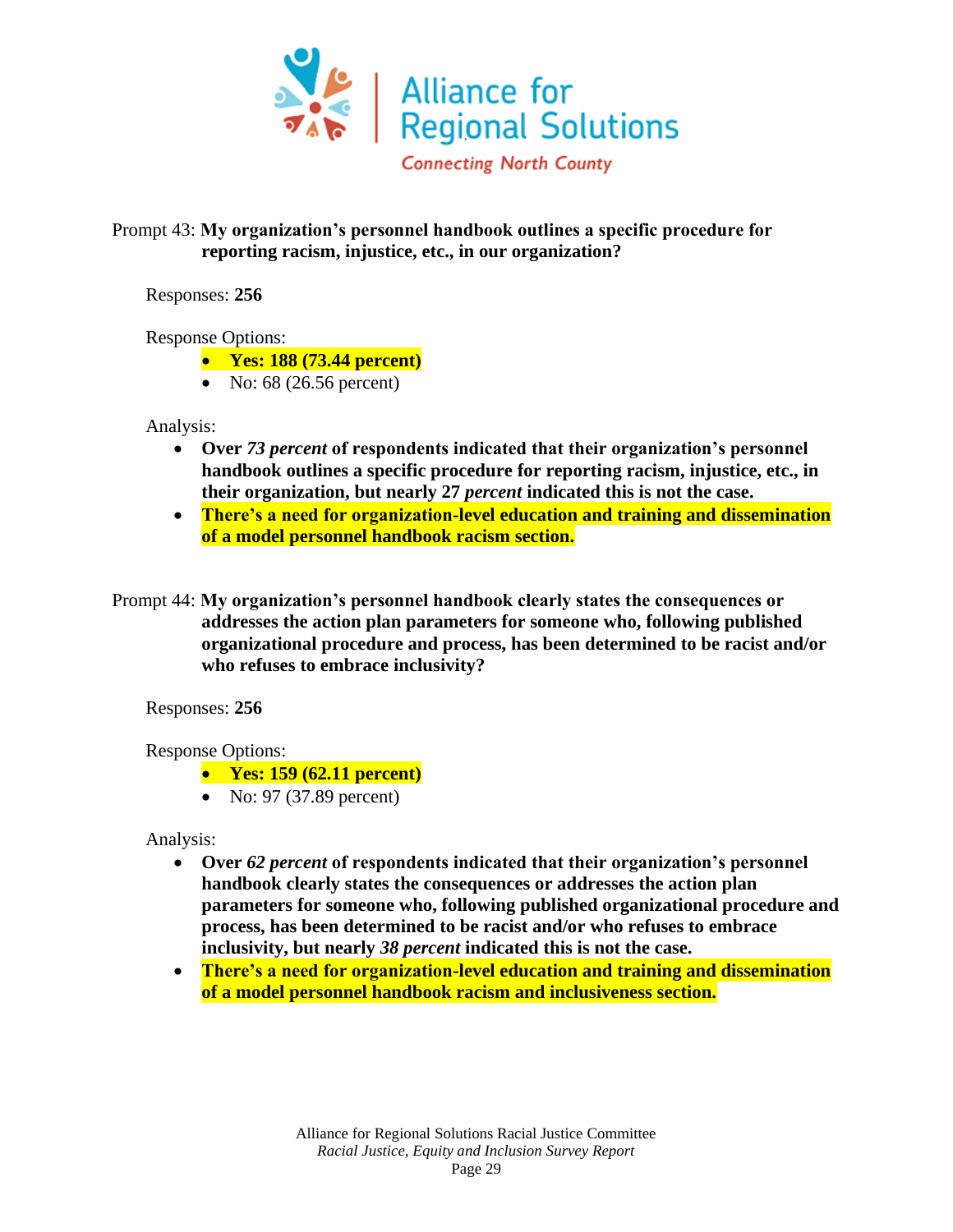

#### Prompt 45: **I believe there still are risks in raising issues of race and Racial Justice, Equity and Inclusion in my organization.**

Responses: **264**

Response Options:

- Often: 21 (7.95 percent)
- **Sometimes: 90 (34.09 percent)**
- Seldom:  $67$  (25.38 percent)
- **Never: 86 (32.58 percent)**

Analysis:

- **Over** *42 percent* **of respondents believe there still are risks in raising issues of race and Racial Justice, Equity and Inclusion in their organization, while nearly**  *58 percent* **believe there seldom or never are risks in raising race and RJEI issues in their organization.**
- **There's a potential need for organization-level education and training in this area.**

Prompt 46: **I believe I have risked my reputation and my position in my organization in order to talk about Racial Justice, Equity and Inclusion.**

Responses: **266**

Response Options:

- Often: 11  $(4.14$  percent)
- Sometimes: 39 (14.66 percent)
- Seldom:  $34$  (12.78 percent)
- **Never: 182 (68.42 percent)**

- **Just under** *19 percent* **of respondents believe they've risked their reputation and their position in their organization in order to talk about RJEI, while over** *81 percent* **believe they've seldom or never risked their reputation or position in their organization in order to talk about RJEI.**
- **There's a potential need for organization-level education and training in this area.**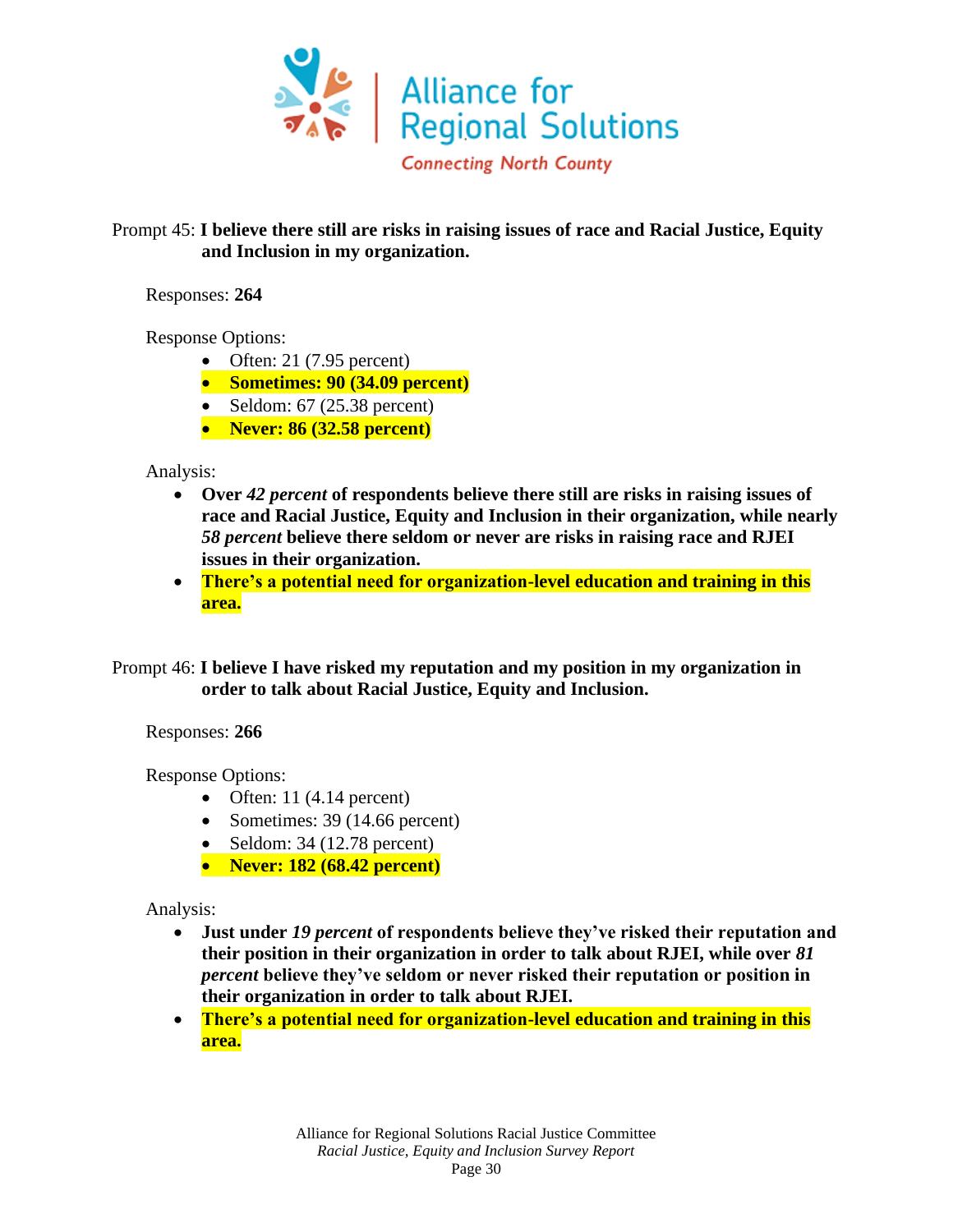

#### Prompt 47: **If you believe you have risked your reputation and your position in your organization in order to talk about Racial Justice, Equity and Inclusion, do you believe it has made a difference to have done so?**

Responses: **167**

Response Options:

- Often: 18 (10.78 percent)
- Sometimes: 38 (22.75 percent)
- Seldom: 21 (12.57 percent)
- **Never: 90 (53.89 percent)**

Analysis:

- **Nearly** *34 percent* **of respondents indicated that talking about RJEI in their organization made a difference, while over** *66 percent* **of respondents indicated it seldom or never made a difference, or this was "not applicable." Significant (40 total—about half were "not applicable") comments were provided.**
- **As noted in the Prompt 46 analysis above, there's a potential need for organization-level education and training in this area.**
- Prompt 48: **Are there other issues or information related to Racial Justice, Equity and Inclusion that you would like to share with the members of the Alliance for Regional Solutions Racial Justice Committee, and/or were there survey questions you believe should have been posed differently? If so, please provide feedback below.**

Responses: **87**

Open-ended Response:

• Robust feedback was provided.

- **Significant (39 were substantive—48 were "not applicable") comments were provided.**
- **There's a widely expressed need for greater organization-level education and training in the Racial Justice, Equity and Inclusion realm.**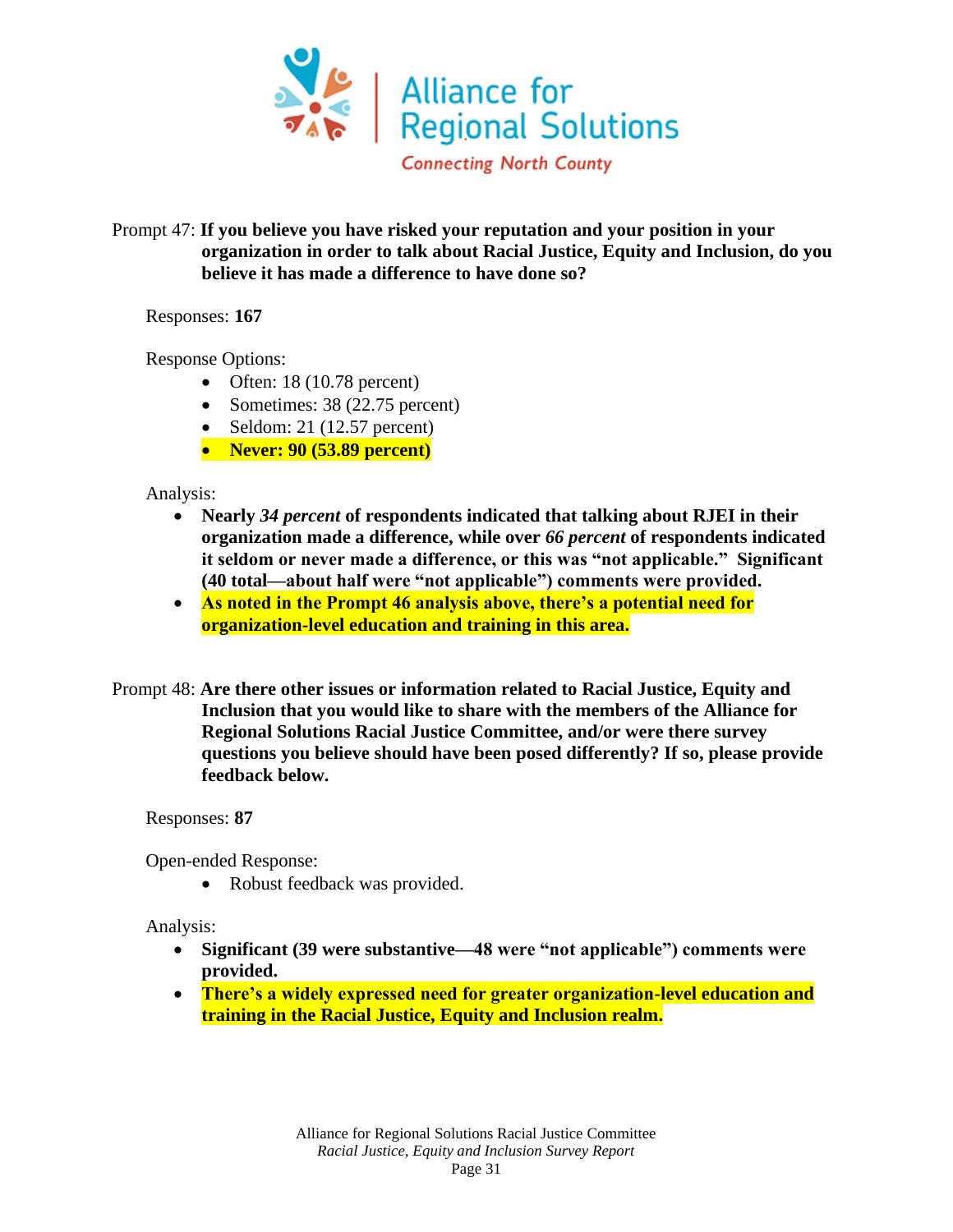

## Prompt 49: **What is your gender identity?**

Responses: **265**

## Response Options:

- **Woman: 203 (76.60 percent)**
- Man: 48 (18.11 percent)
- Gender Non-conforming: 1 (0.38 percent)
- Prefer Not to Respond: 13 (4.91 percent)
- Prefer to Self-describe my Identity: 0 (0.00 percent)

#### Analysis:

• **Over** *76 percent* **of respondents identified as a woman, while over** *18 percent* **identified as a man, less than** *1 percent* **identified as gender non-conforming and nearly** *5 percent* **preferred not to respond.**

#### Prompt 50: **Do you identify as Transgender?**

Responses: **261**

Response Options:

- Yes:  $0(0.00$  percent)
- **No: 254 (97.32 percent)**
- Prefer Not to Respond: 7 (2.68 percent)
- Prefer to Self-describe my Identity: 0 (0.00 percent)

Analysis:

• **Over** *97 percent* **of respondents did not identify as Transgender, while nearly** *3 percent* **preferred not to respond.**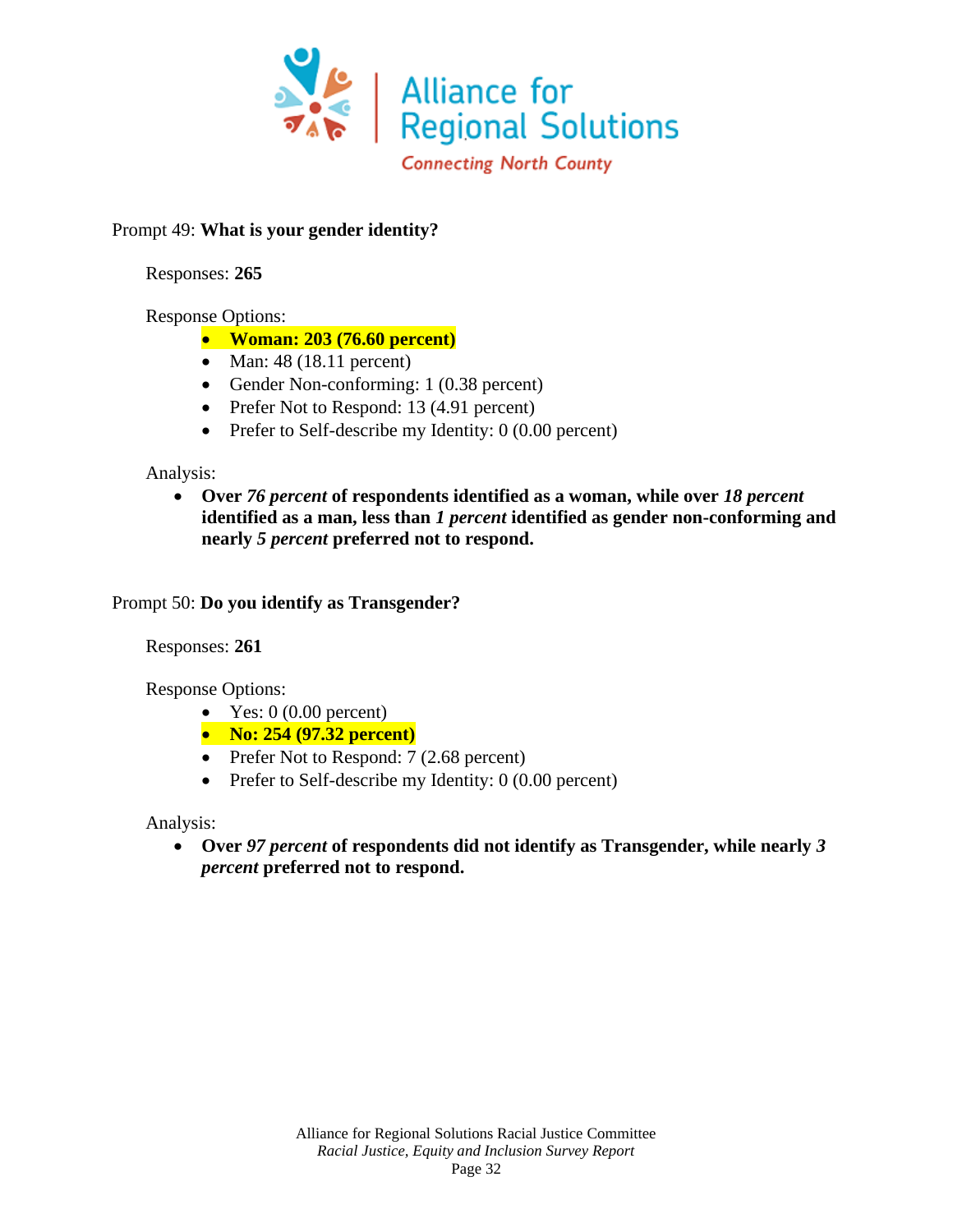

#### Prompt 51: **Do you consider yourself to be a member of the Lesbian, Gay, Bisexual and/or Transgender and Queer (LGBTQIA+) community?**

Responses: **261**

Response Options:

- Yes:  $24 (9.20 \text{ percent})$
- **No: 155 (59.39 percent)**
- No But I Consider Myself to be an Ally: 76 (29.12 percent)
- Prefer Not to Respond: 6 (2.30 percent)

#### Analysis:

• **Over** *9 percent of* **respondents considered themselves to be a member of the Lesbian, Gay, Bisexual and/or Transgender and Queer (LGBTQIA+) community, while over** *59 percent* **did not, over** *29 percent* **considered themselves to be a LGBTQIA+ community ally and over** *2 percent* **preferred not to respond.**

#### Prompt 52: **How long have you worked at your organization?**

#### Responses: **264**

Response Options:

- Fewer Than Six Months: 32 (12.12 percent)
- Six Months to a Year: 21 (7.95 percent)
- **One Year to Fewer Than Three Years: 62 (23.48 percent)**
- Three Years to Fewer Than Five Years: 40 (15.15 percent)
- Five Years to Fewer Than Seven Years: 22 (8.33 percent)
- Seven Years to Fewer Than 10 Years: 24 (9.09 percent)
- **Ten Years of More: 56 (21.21 percent)**
- Prefer Not to Respond: 7 (2.65 percent)

- **Nearly** *44 percent of* **respondents have worked at their organization for fewer than three years, while nearly** *33 percent* **have worked at their organization for between three and 10 years and over** *21 percent* **have worked at their organization for 10 years or more.**
- **There's a potential need for staff education and training in the Racial Justice, Equity and Inclusion realm.**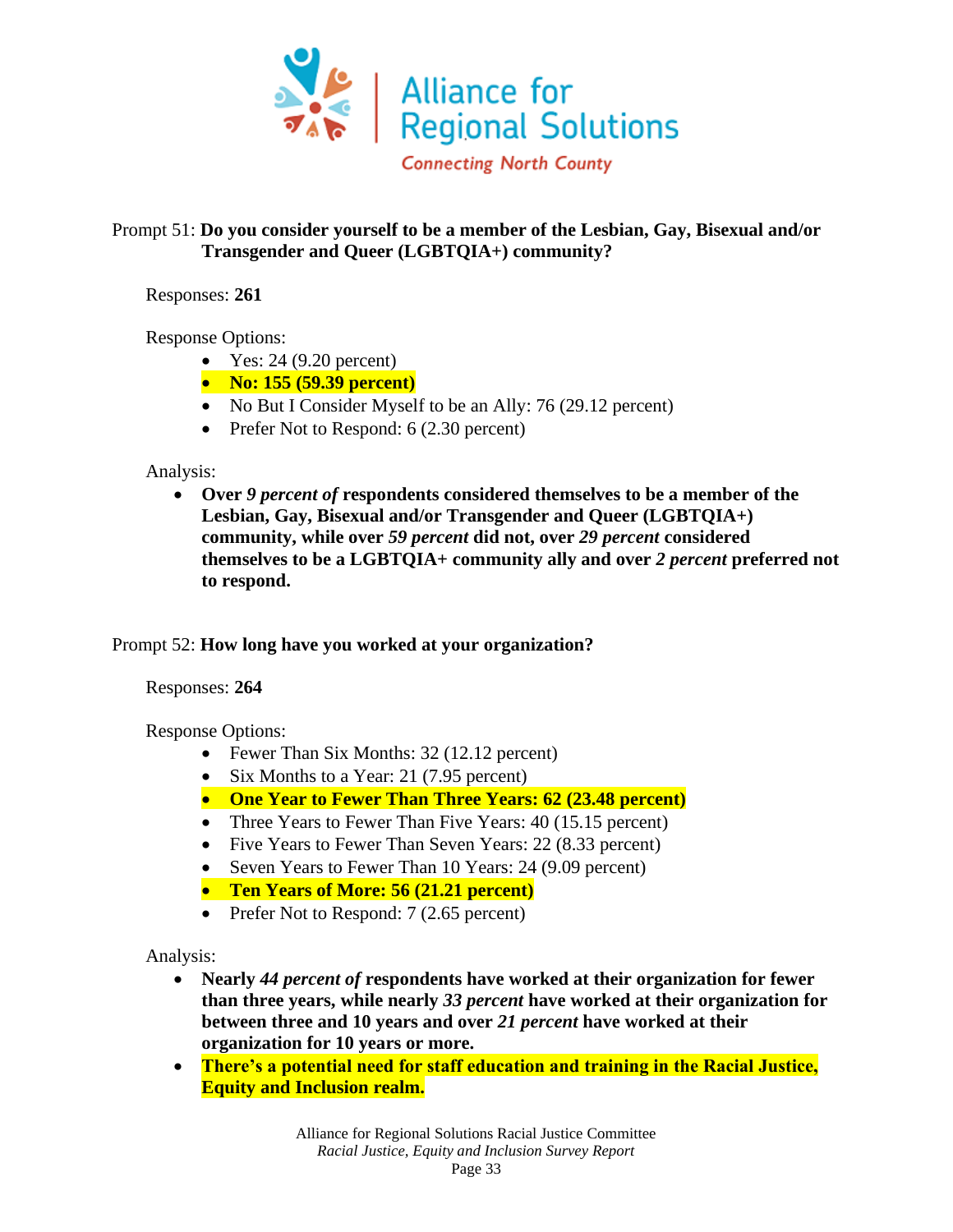

## Prompt 53: **With what heritage group do you identify?**

Responses: **255**

Response Options:

- Asian or Asian American: 9 (3.53 percent)
- Black or African American: 9 (3.53 percent)
- **Latinx: 111 (43.53 percent)**
- Native American: 2 (0.78 percent)
- North African: 0 (0.00 percent)
- Hawai'ian or Other Pacific Islander: 2 (0.78 percent)
- Southwest Asian/Middle Eastern: 0 (0.00 percent)
- White:  $83$  (32.55 percent)
- Multi-racial or Multi-ethnic: 14 (5.49 percent)
- Prefer Not to Respond: 16 (6.27 percent)
- Prefer to Self-Describe: 9 (3.53 percent)

Analysis:

• **Nearly** *44 percent of* **respondents identified Latinx as their heritage group, while nearly** *33 percent* **identified white as their heritage group. Nine (9) respondents self-described their heritage.**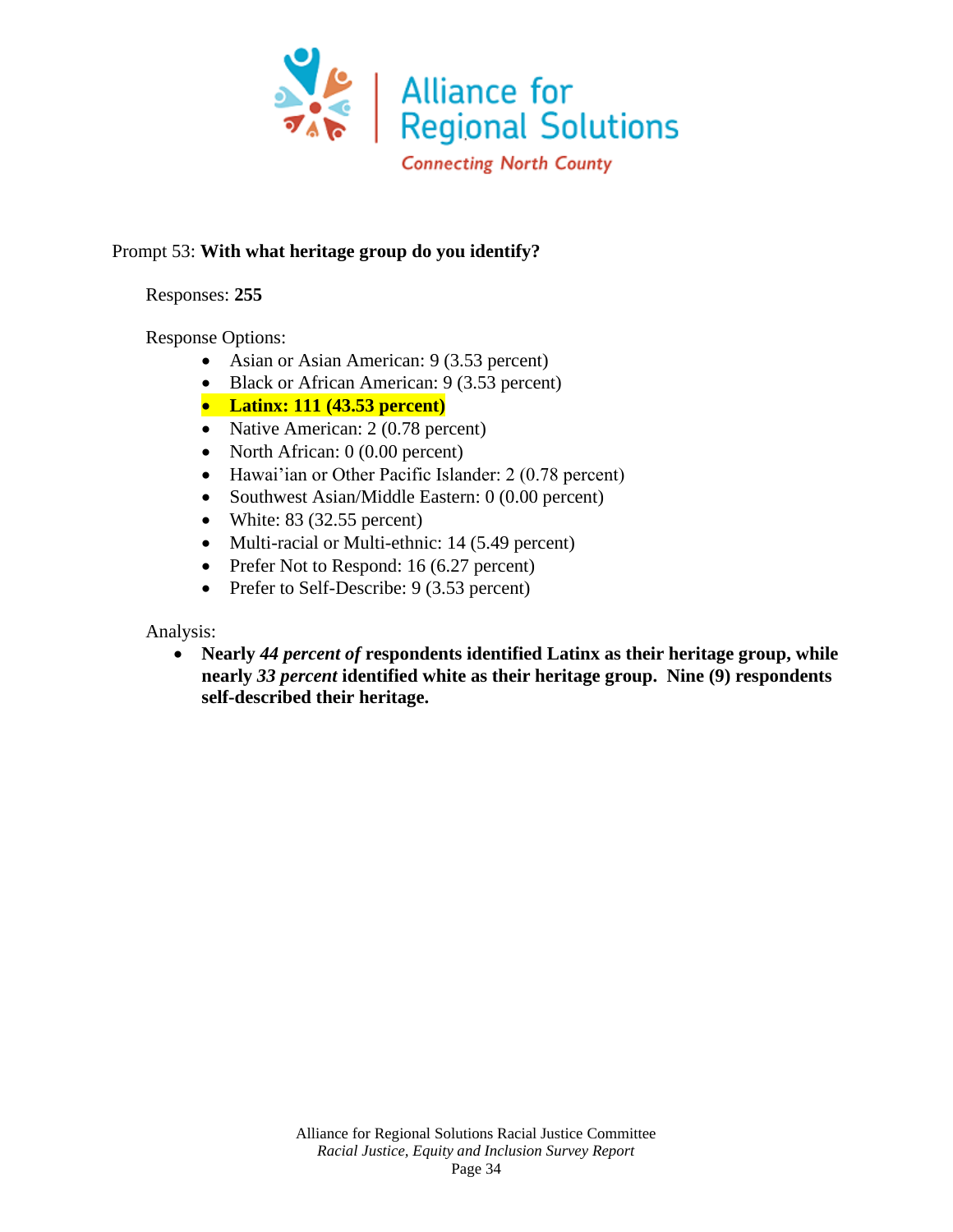

#### Prompt 54: **At what level do you serve within your organization?**

#### Responses: **246**

Response Options:

- Volunteer: 13 (5.28 percent)
- Intern:  $5(2.03)$  percent)
- Technician: 1 (0.41 percent)
- Specialist: 13 (5.28 percent)
- Assistant:  $3(1.22 \text{ percent})$
- **Associate: 52 (21.14 percent)**
- Clerical Staff: 0 (0.00 percent)
- Administrative Support Staff: 9 (3.66 percent)
- Receptionist: 0 (0.00 percent)
- Coordinator: 19 (7.72 percent)
- Manager: 27 (10.98 percent)
- Case Manager: 30 (12.20 percent)
- Social Worker: 7 (2.85 percent)
- Assistant or Associate Director: 5 (2.03 percent)
- Director: 20 (8.13 percent)
- Chief Executive Officer (Executive Director, President, etc.): 7 (2.85 percent)
- Board Member: 14 (5.69 percent)
- Prefer Not to Respond: 21 (8.54 percent)

Analysis:

• **Over** *30 percent of* **respondents identified themselves as serving in a support staff capacity within their organization, while nearly** *44 percent* **identified themselves as serving in a management position (below the CEO position), just under** *3 percent* **identified themselves as CEOs, nearly** *6 percent* **identified themselves as Board members, over** *5 percent* **identified themselves as volunteers and nearly** *9 percent* **preferred not to respond. Twenty-one (21) respondents provided more information concerning the level at which they serve within their organization.**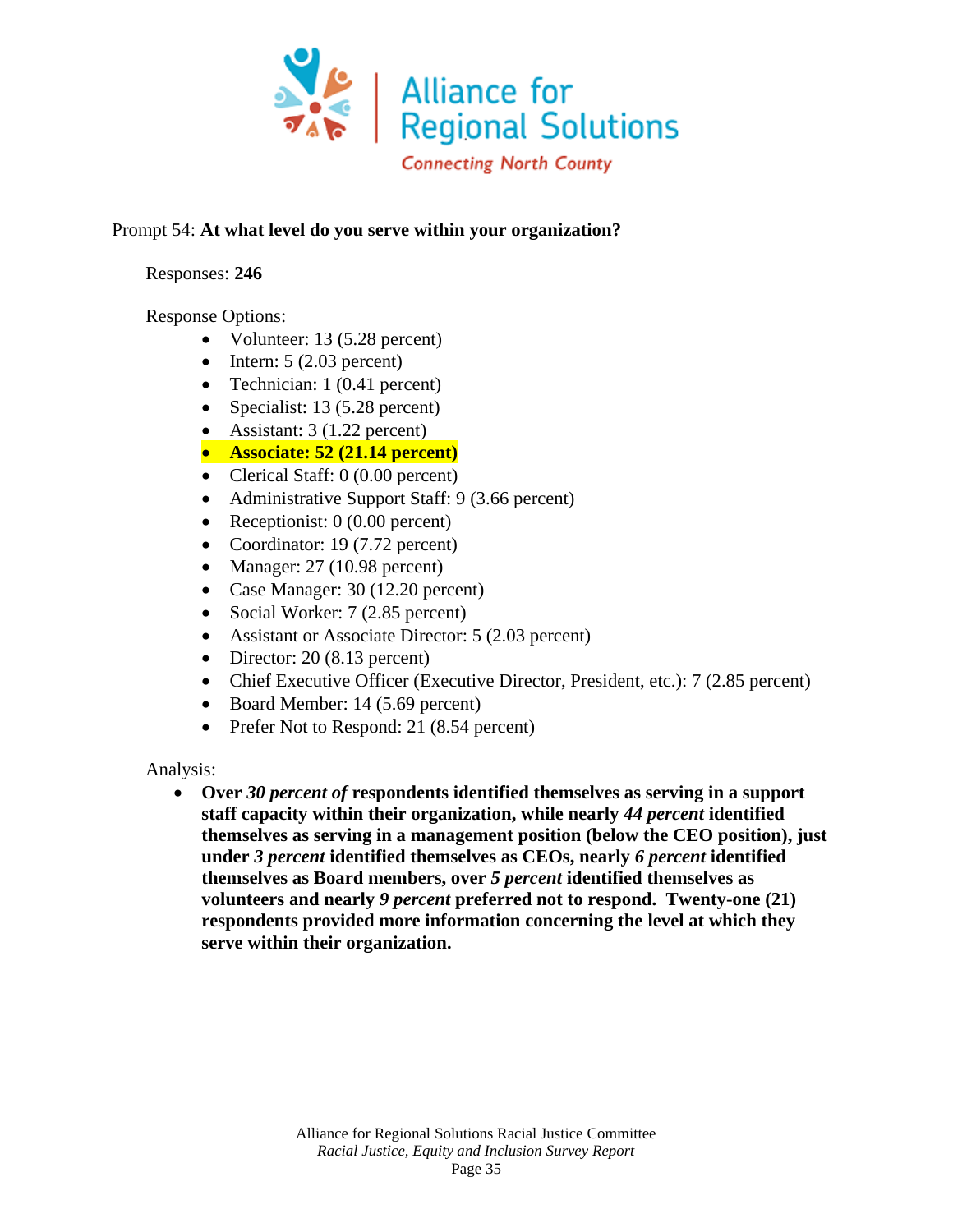

## Prompt 55: **Do you work all or part-time within San Diego County?**

Responses: **263**

Response Options:

- **Yes: 223 (84.79 percent)**
- No:  $40$  (15.21 percent)

#### Analysis:

• **Nearly** *85 percent of* **respondents indicated they work all or part-time in San Diego County, while just over** *15 percent* **indicated they do not.**

## Prompt 56: **Within what city or discrete geographic region is the bulk of your work conducted?**

Responses: **215**

Open-ended Response:

• Various San Diego County cities and regions were documented.

Analysis:

• **All respondents (save two "not applicable" responses) indicated that the bulk of their work is conducted in San Diego County. Nearly** *55 percent* **(118) of respondents indicated the bulk of their work is conducted in North San Diego County.**

*The members of the Alliance for Regional Solutions Racial Justice Committee extend special acknowledgement and gratitude to the Oceanside Promise for the resources and other support the members of its Board of Directors provided to design and administer the Racial Justice, Equity and Inclusion Survey and the Racial Justice Assessment Tool, collect and analyze data and prepare this report. In addition to serving as a collective impact facilitator and backbone for its 70-plus partner organizations, data collection, analysis and reporting are core functions of the Oceanside Promise*. *The collective efforts coordinated by the Oceanside Promise are focused on inclusionary systems change and ensuring our marginalized communities have equitable access to educational, economic and life opportunities*.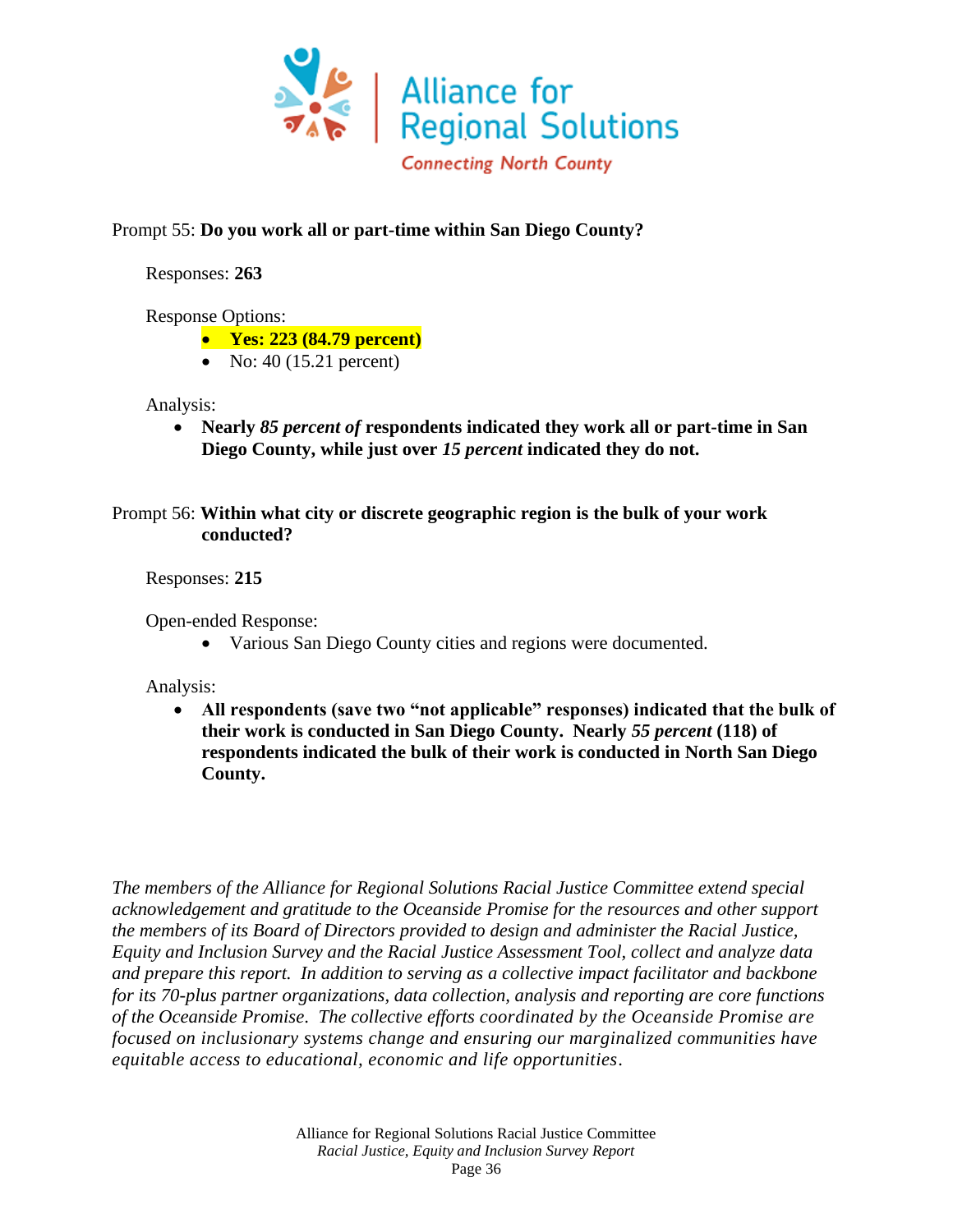

## **RACIAL JUSTICE COMMITTEE MEMBERS**

Blayne Adams, Director of Child Development Partnerships, Easterseals of Southern California Simone Allen, Program Coordinator, North County Lifeline Fred Armijo, Chief, Oceanside Police Department Satia Austin, President, North San Diego County NAACP Amber Baggs, Lieutenant, San Diego County Sheriff's Department Nadia Moshirian Binderup, Community Inclusion Director, San Diego Sheriff's Department Bernabe Camacho Ventura, Complex Care Coordinator, Vista Community Clinic Keegan Cheleden, Housing Services Coordinator, ElderHelp of San Diego Priscilla Cortez, Community Liaison-San Diego Region, Innovation High Okiemute Esiekpe, Community Health Worker, Exodus Recovery Kaitlyn Feraco, Housing Navigator, Exodus Recovery Grace Fischer, Court Liaison, North County Lifeline Jaelyn Freeman, Case Manager, Access Inc. Lisa Garcia, Area Leader, Recovery International Elsa Gaytan, Counselor, Addiction (Substance Use Disorder), Mental Health Systems Kelley Grimes, Director Community Engagement, Leap to Success Brianna Guerrero, Program Coordinator, Youth Meals, Feeding San Diego Maria Adriana Gutiérrez Sosa, Community Development Coordinator, Aetna Sara Hernandez, Domestic Violence Case Manager, Community Resource Center Vicki Hines, Community Liaison, Helping Hands Senior Foundation Erin Hogeboom, Senior Director, San Diego for Every Child Beth Johnson, Minister, Palomar Unitarian Universalist Fellowship Greg Knoll, Executive Director, Legal Aid Society of San Diego Liz Kruidenier, Co-President, National Alliance on Mental Illness (NAMI) North Coastal San Diego County Leslie LaMay, Clinical Case Manager, North County Lifeline Esther Leal, Health Educator, Vista Community Clinic William Loftus, Director of Social Policy, League of Women Voters North County San Diego Alex Maitre, Chief Operations Officer, Duwara Consciousness Foundation Rebecca Mayeaux, Housing Navigator, Exodus Recovery Marylynn McCorkle, Collaboration Manager, Alliance for Regional Solutions Lily Mojdehi, Outreach Coordinator, Jewish Family Service San Diego Bryssa Montez, Youth and Young Adult Liaison, North County Lifeline Beatriz Palmer, Co-Chairperson, Alliance for Regional Solutions Racial Justice Committee and Service Learning Program Manager, MiraCosta College Latoya Patterson, Case Manager and Care Coordinator, Mental Health Systems Stephanie Phann, Project Manager, Health Equity & Community Engagement, Hospital

Association of San Diego County

Alliance for Regional Solutions Racial Justice Committee

*Racial Justice, Equity and Inclusion Survey Report*